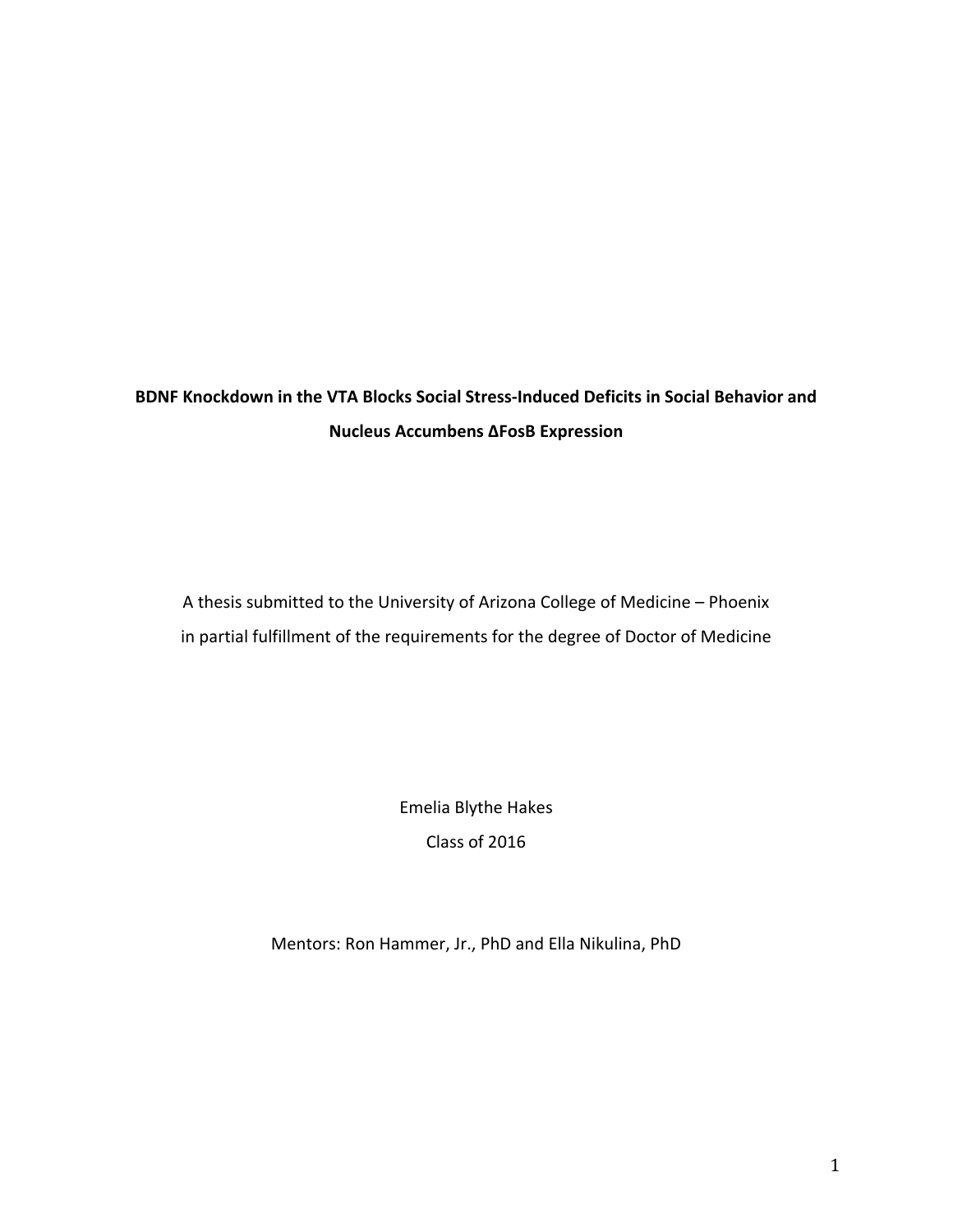#### **Abstract**

Social defeat stress, a salient stressor that translates readily from animal studies to humans, alters social approach behavior and induces brain‐derived neurotrophic factor (BDNF) in the ventral tegmental area (VTA), as well as the stable transcription factor, ΔFosB, in the nucleus accumbens (NAc) of rats. However, it is unknown whether VTA BDNF is required for these effects of stress. Rats underwent stereotaxic surgery to receive bilateral intra‐VTA infusions of adeno‐associated virus inducing green fluorescent protein (AAV‐GFP) or GFP and short hairpin RNA directed against BDNF (shRNA‐BDNF). Following recovery, rats were subjected to control handling or social defeat stress, consisting of a brief confrontation between an aggressive resident and an experimental intruder rat every third day for 10 days. Social interaction was assessed in a social approach assay two weeks later. Following perfusion, brains were removed and processed for immunohistochemical analysis of ΔFosB expression. VTA BDNF knockdown attenuated the effect of social stress on weight gain, and increased social approach behavior, which is normally reduced by social stress. Furthermore, social stress increased NAc ΔFosB labeling in AAV‐GFP rats, but this effect was blocked by prior shRNA‐BDNF treatment. This study further implicates VTA BDNF signaling in the effects of stress on social behavior. VTA BDNF appears to be required for the long‐lasting effects of social stress on ΔFosB expression in the NAc. Thus, activation of BDNF signaling in mesolimbic circuits may underlie the persistent deficits of social behavior induced by stress exposure in some individuals.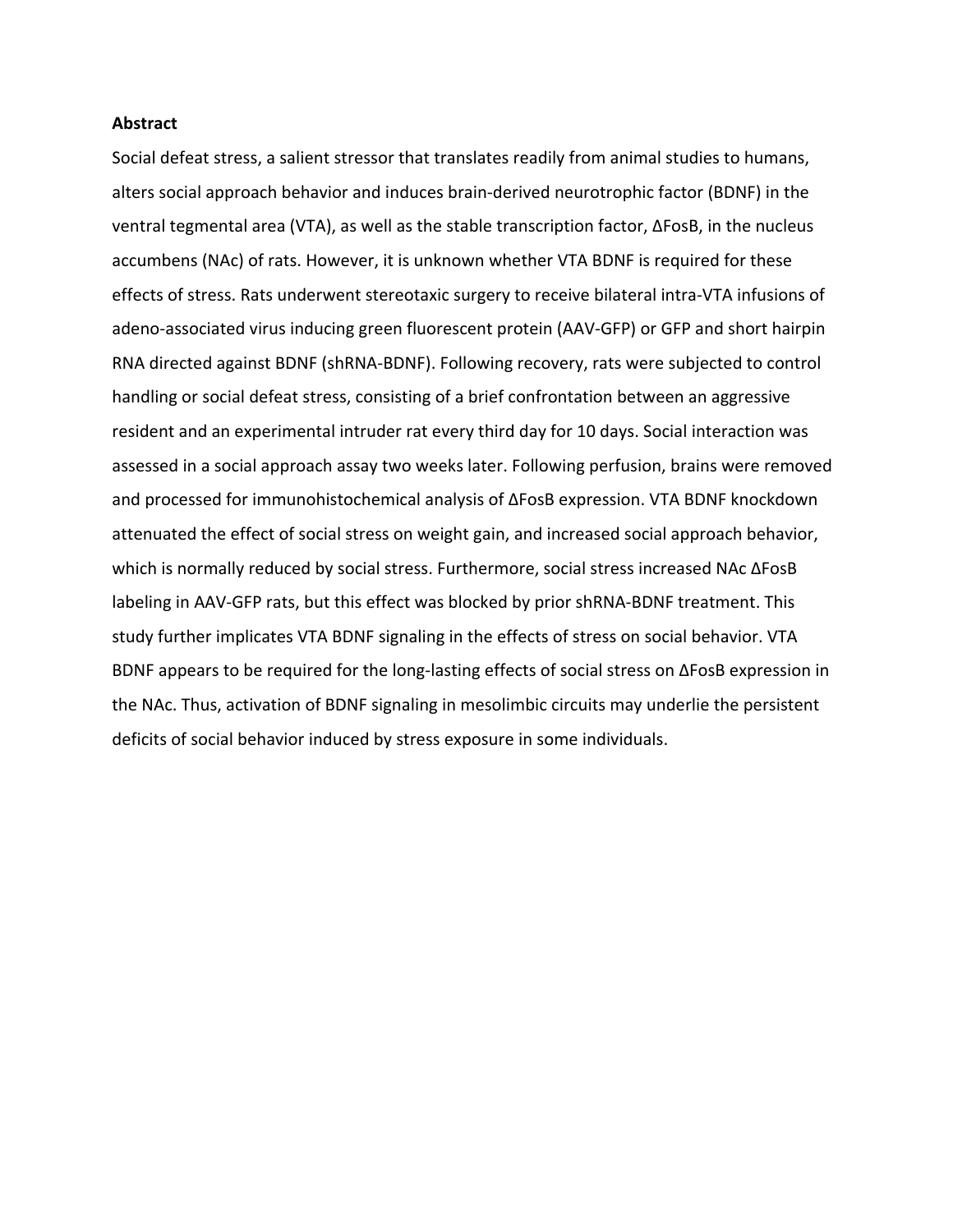## **Table of Contents**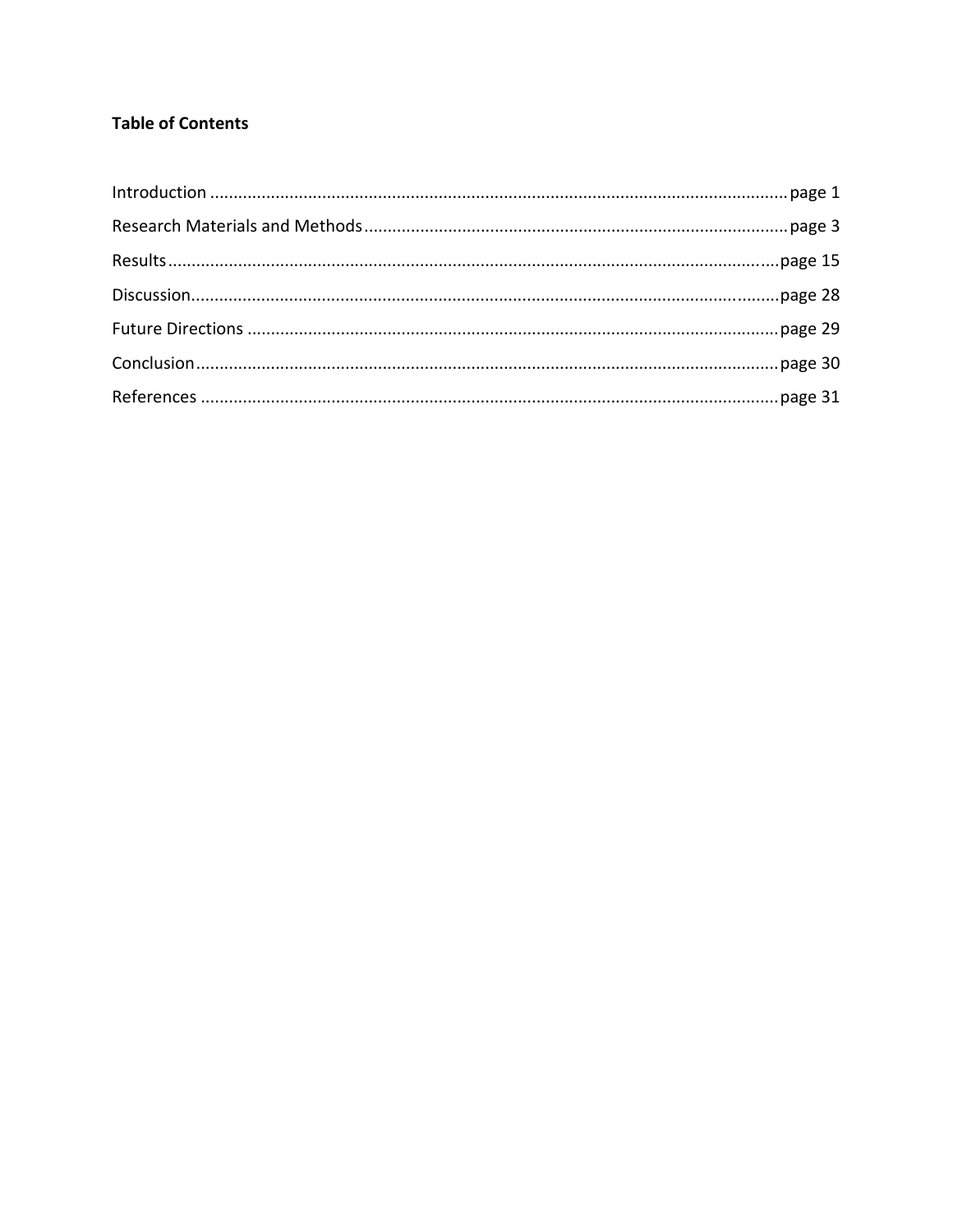## List of Figures and Tables

## **Figures**

| 1. |  |
|----|--|
| 2. |  |
| 3. |  |
| 4. |  |
| 5. |  |
| 6. |  |
| 7. |  |
| 8. |  |
| 9. |  |
|    |  |

## **Tables**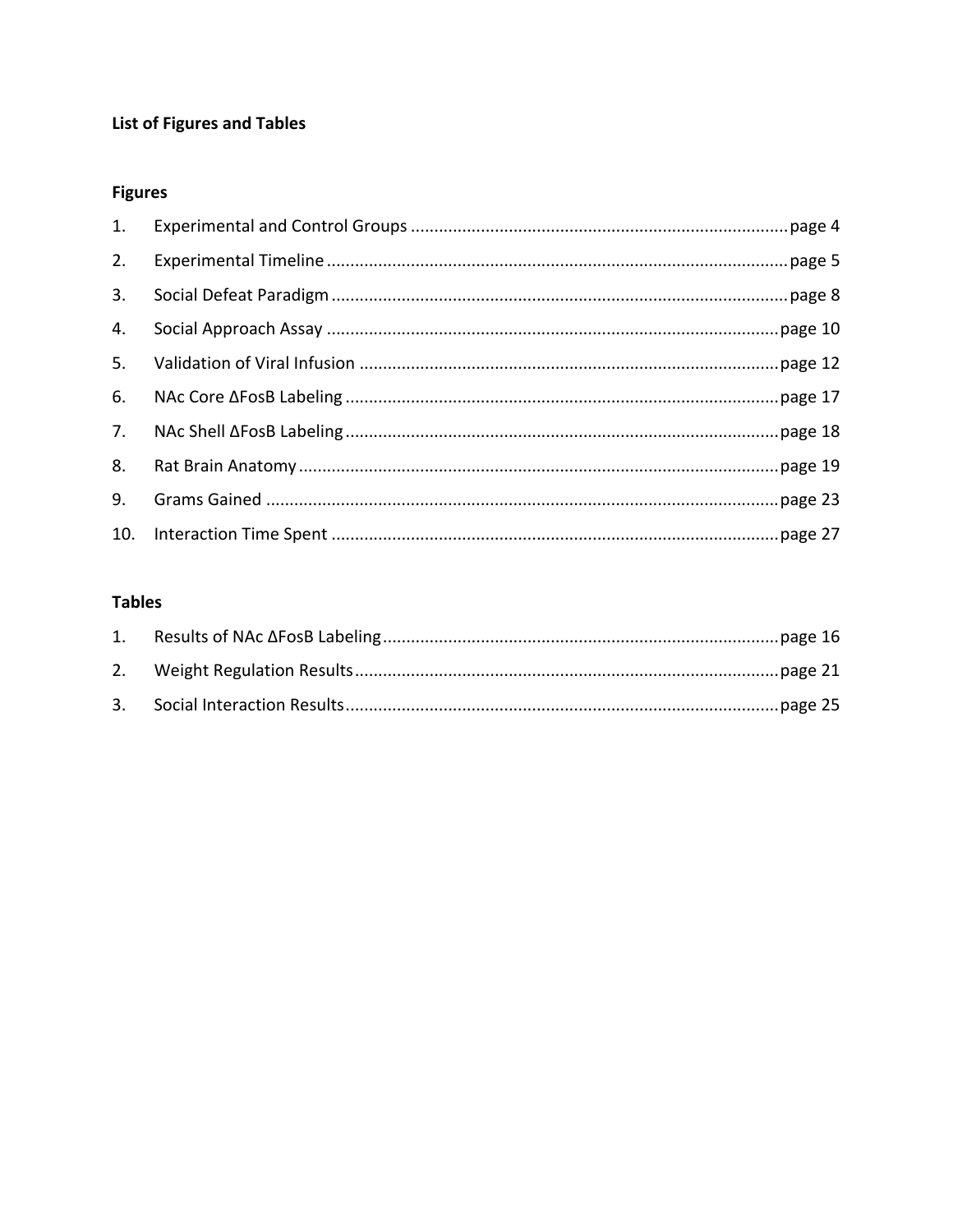## **Abbreviations**

- **AMPH** amphetamine
- **AAV‐GFP** adeno‐associated virus encoding a green fluorescent protein
- **AAV‐GFP‐shRNA‐BDNF** adeno‐associated virus encoding a green fluorescent protein and
- short hairpin RNA targeted at BDNF
- **BDNF** brain‐derived neurotrophic factor
- **ΔFosB** deltaFosB, a truncated splice variant of FosB
- **DMEM** Dulbecco's Modified Eagle Medium
- **IHC** immunohistochemistry
- **NAc** nucleus accumbens
- **PBS** phosphate buffered saline
- **PFA** paraformaldehyde
- **TrkB** tropomyosin receptor kinase B
- **VTA** ventral tegmental area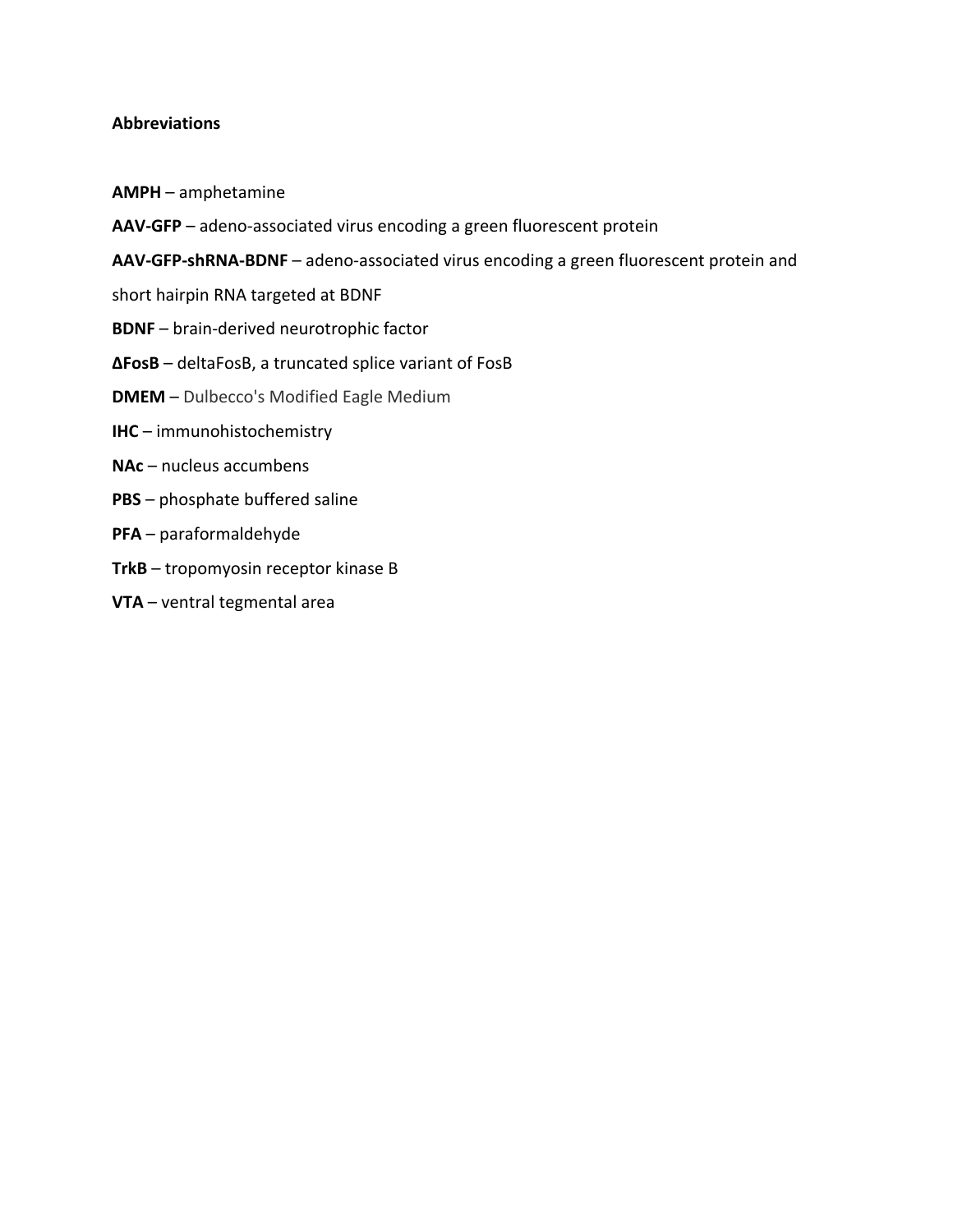### **Introduction**

Social stress is a salient stressor in rats: one that plays a significant role in the evolution of behavior and readily translates to humans<sup>1</sup>. Exposure to such stress can be maladaptive, producing anxiety-like or depressive-like behavioral changes<sup>1,2,3,4,5,6</sup>.

A key component thought to be involved in the response to stress is the brain's reward system, or the mesolimbic dopaminergic system. This pathway acts as the rheostat of the reward system by measuring the amount of dopamine released in response to a stimulus<sup>7,8</sup>. Anatomically, this neurological circuit contains nerve cells that originate in the ventral tegmental area (VTA) and send axonal projections to the nucleus accumbens (NAc)<sup>8</sup>. It is thought that, evolutionarily, this pathway helps reinforce pro‐survival behaviors, such as eating and sex. Studies have shown that this system undergoes a variety of structural changes in response to social stress $9,10,11$ .

### *Modulation of neuroplasticity*

Brain‐derived neurotrophic factor (BDNF) is believed to influence such neuroadaption due to its role in regulating synaptic plasticity. Found in high concentrations in the VTA, BDNF binds to TrkB receptors, which leads to receptor dimerization and autophosphorylation that activates intracellular signaling cascades. Approximately 50% of VTA neurons co-express both tyrosine hydroxylase, the rate‐limiting enzyme in dopamine synthesis, and BDNF. BDNF is thought to play a major role in sensitization by enhancing survival of dopamine neurons<sup>12</sup>, thereby promoting dopamine release and metabolism in the NA $c<sup>13</sup>$ . BDNF has been found to be elevated in the VTA in response to intermittent social defeat stress exposure, where an experimental animal is subjected to aggressive confrontation with a counterpart $^{12,14,15}$ . Furthermore, knockdown of TrkB receptors prevents stress-induced cross-sensitization to amphetamine<sup>17</sup>.

BDNF is thought to regulate gene transcription through activation of transcription factors, which are proteins that bind to promoter regions of target genes and regulate their expression. Generally, the Fos family proteins are induced quickly and transiently most prominently in the NAc in response to stress as well as drugs of abuse<sup>17, 18, 19</sup>. Normally highly

1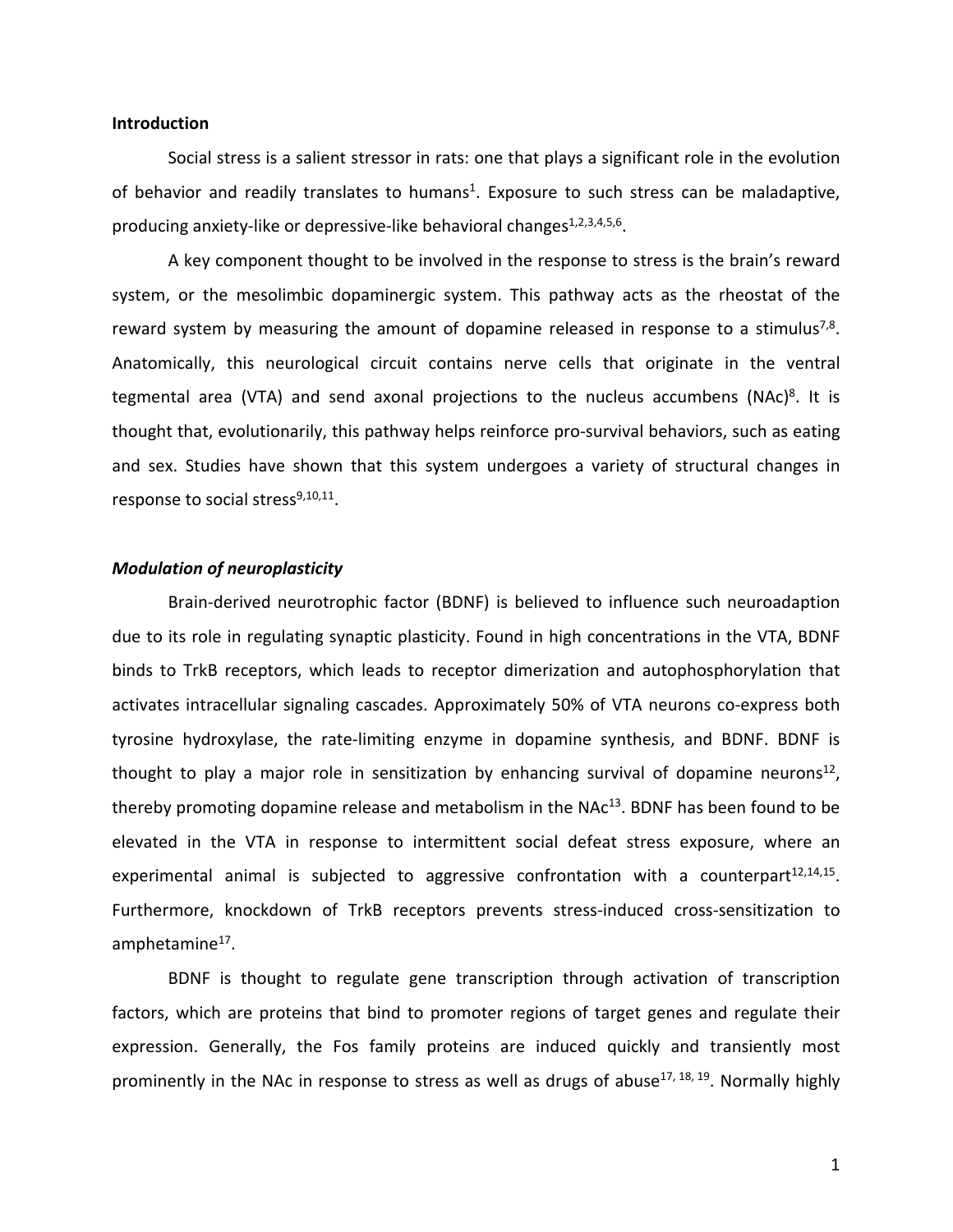unstable, ΔFosB, a member of the Fos family, is unique in that it has an extraordinarily long half-life and can persist in neurons for several weeks, leading to accumulation in the NAc with repeated stress exposure, making ΔFosB a useful marker of neuroplasticity in investigative studies<sup>20, 21, 22</sup>.

### *Stress‐Induced Behavioral Changes*

There is also evidence that intermittent social defeat stress induces chronic alterations in social behavior. For example, rats that were previously exposed to social defeat stress will exhibit reduced social interactions with a novel conspecific animal<sup>14</sup>. In contrast, bilateral knockdown of intra-VTA BDNF alleviates the effects of stress for weeks following exposure<sup>15</sup>. BDNF is also thought to play an important role in weight regulation. Mice that consume palatable food have elevated levels of BDNF in the VTA; however, this finding is not present in mice consuming standard chow<sup>23</sup>. This suggests that the elevated levels of BDNF in the VTA are related to the rewarding rather than consummatory properties of eating<sup>24</sup>. In rats, intra-VTA depletion of BDNF prevented the reductions in body weight, which are typically seen following social defeat stress<sup>16</sup>.

The effects of stress extend beyond the behavioral changes of deficits in weight regulation and social interaction. Exposure to stress also increases the vulnerability to substance dependence in the future, which translates readily to humans. For example, stressful life events increase vulnerability to drugs of abuse, particularly to stimulants<sup>25</sup>. Thus, understanding neural plasticity in the VTA holds great promise for the development of therapies for addicted individuals.

Overall, we hypothesize that knockdown of BDNF within the VTA will prevent both the neuroadaptive as well as the behavioral changes that occur following exposure to social stress. Specifically, we anticipate that knockdown of BDNF will attenuate ΔFosB levels within the NAc and prevent deficits in social behavior and weight regulation.

2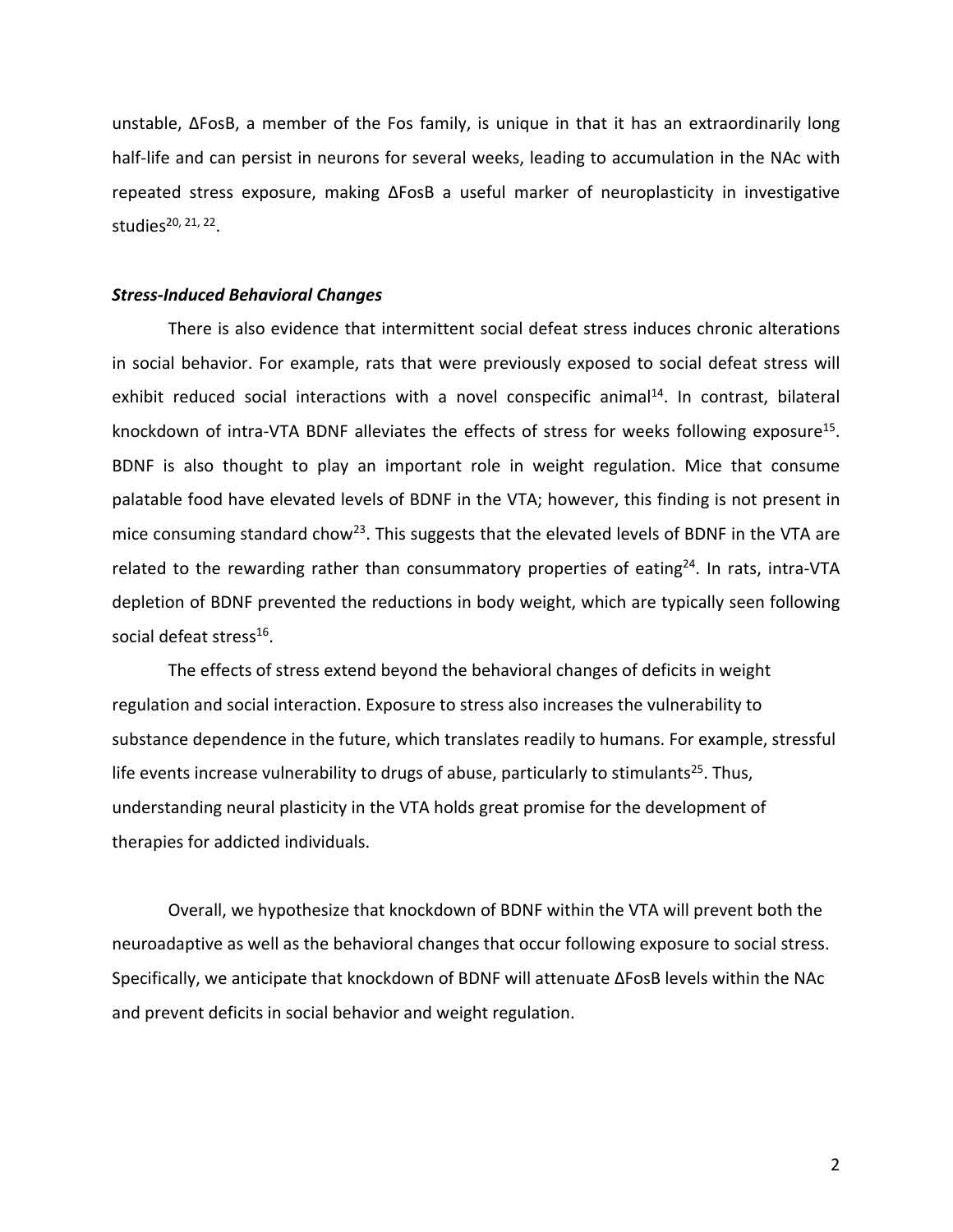#### **Research Materials and Methods**

#### *Subjects*

Subjects were male Sprague‐Dawley rats (Charles River Laboratories, Wilmington, MA and Hollister, CA, USA), weighting 200 – 225 g upon arrival. Rats were singly-housed in standard plastic cages (55 x 31 x 21 cm) under a reverse light‐dark cycle (12h:12h, lights off at 9:00h) with unlimited access to food (Purina Rodent Diet, Brentwood, MO, USA) and water, and habituated for one week in their home cages before undergoing surgery. In a separate room, male Long-Evans rats (Charles River), termed "residents," were pair‐housed with females, who had undergone prior tubal ligation to prevent pregnancy, and were used to inducing social defeat stress in Sprague‐Dawley male rats. Residents were screened for aggressive behavior towards an intruder rat prior to social defeat procedures to ensure adequate performance during experiment. All experimental procedures were approved by Arizona State University Institutional Animal Care and Use Committee, and conducted in accord with the Guide for the Care and Use of Laboratory Animals (National Research Council, 2003).

### *General Procedure*

After adaptation to laboratory conditions 32 rats were randomly assigned to one of four groups (Figure 1). Ten days after surgery, experimental rats (groups 1 and 2) were exposed to intermittent social defeat stress every third day for ten days (4 defeats total) and control rats (groups 3 and 4) were handled at the same times inside the resident room but were not exposed to a resident. Eighteen days later rats underwent social avoidance testing with a previously encountered resident. Tissue was harvested fourteen days later (Figure 2).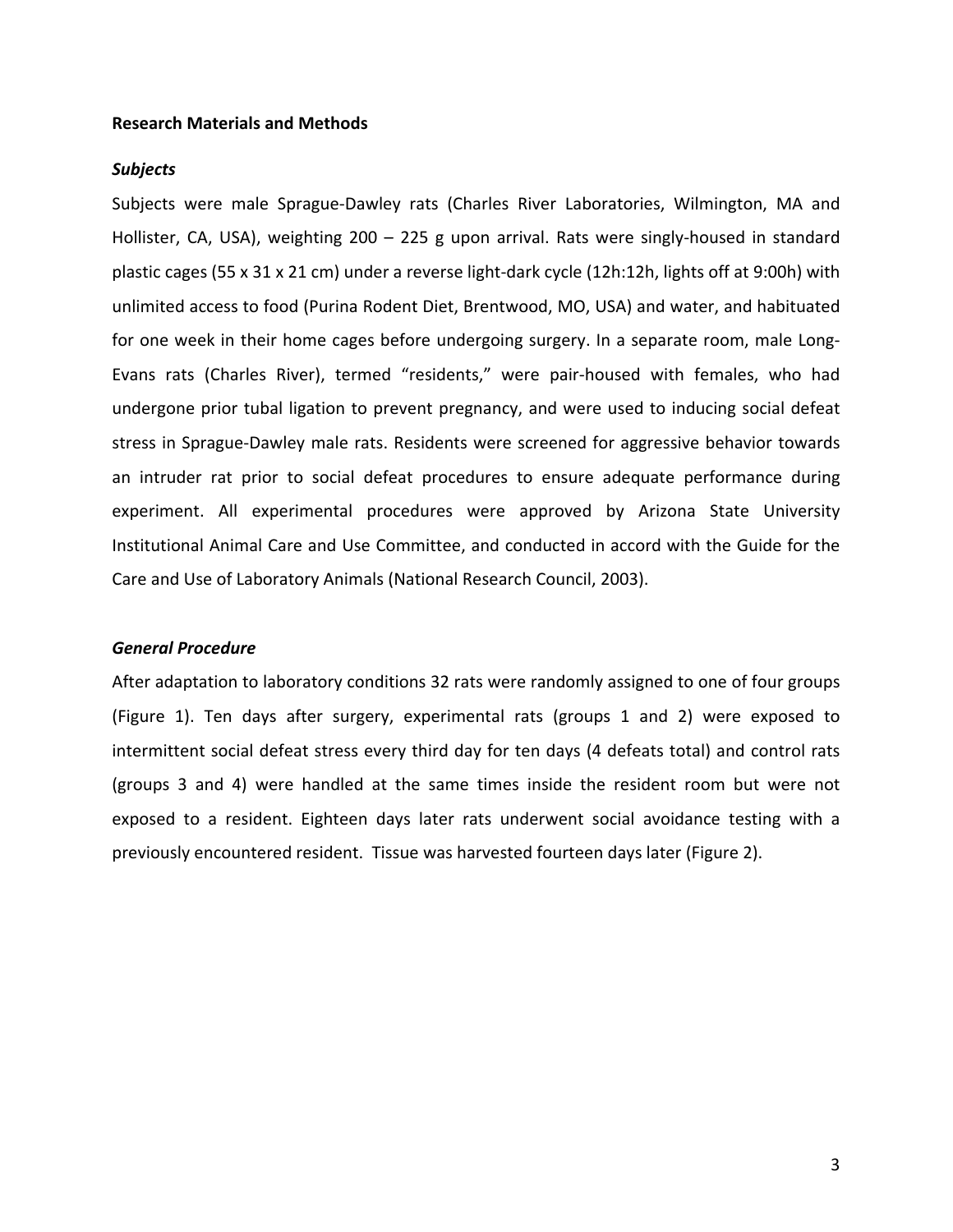| <u>Group 1:</u>                                             | Group 2:                               |
|-------------------------------------------------------------|----------------------------------------|
| <b>AAV-GFP-BDNF</b><br>shRNA<br><b>Social Defeat Stress</b> | AAV-GFP<br><b>Social Defeat Stress</b> |
| $(n=8)$                                                     | $(n=8)$                                |
| <u>Group 3:</u>                                             | $Group\ 4:$                            |
| AAV-GFP-BDNF<br>shRNA<br>Handling                           | AAV-GFP<br>Handling                    |
| $(n=8)$                                                     | $(n=8)$                                |

Figure 1 – Overview of Experimental and Control Groups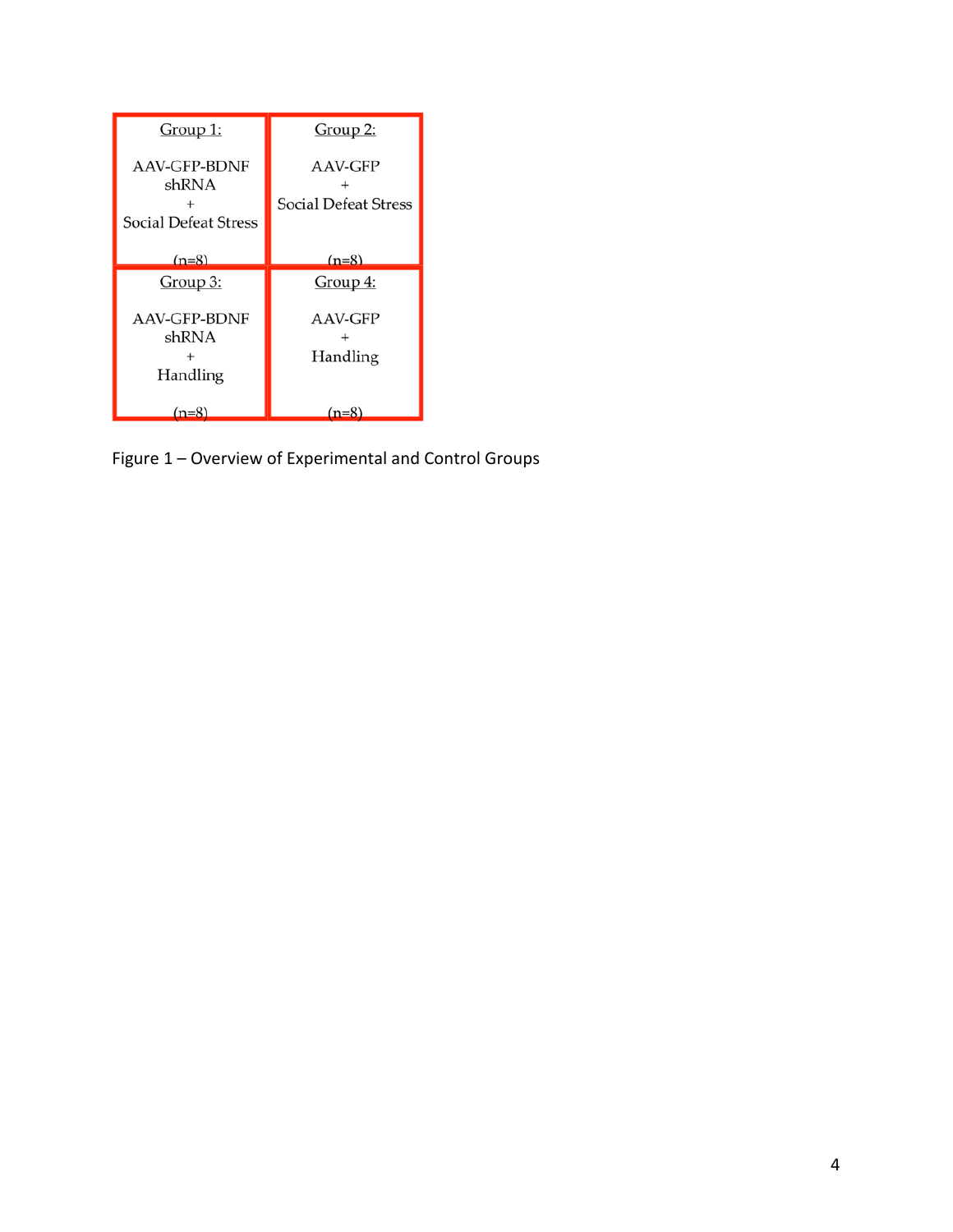

Figure 2 – Overview of Experimental Timeline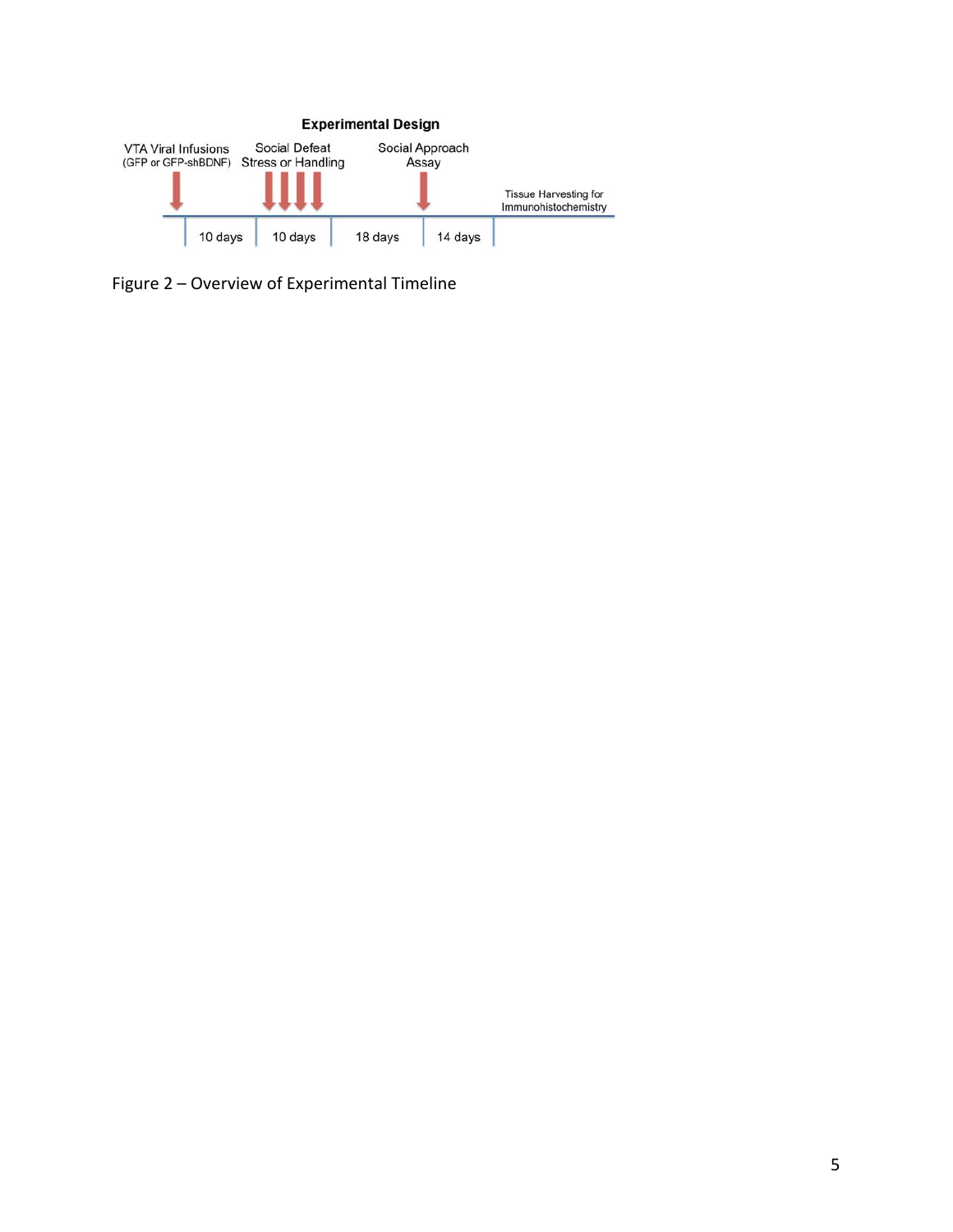#### *Surgery*

Rats underwent stereotaxic surgery under isofluorane gas anesthesia to receive bilateral intra‐ VTA (AP ‐5.2, ML ±2.15, DV ‐8.7 from bregma; tilt = 10º) infusions of 0.5 µL of either AAV‐GFP or AAV-GFP-shRNA-BDNF. Viruses were infused with a Hamilton syringe at a rate of 0.05 µL/min. Wounds were closed with bone wax and surgical glue. Rats were allowed 10 days for recovery from surgery prior to undergoing behavioral procedures.

### *Virus Vector*

Vectors, packaged in plasmids providing AAV2 replicase and AAV9 caspid functions, and a third plasmid encoding Adenovirus helper functions (pHelper; Stratagene, La Jolla, CA), were co‐ transfected into AAV‐293 cells (Stratagene), molar ratio 1:1:1. Vector plasmids, wherein shRNAs were flanked between a hybrid chicken beta-actin promoter with CMV-IE enhancers, and bGH polyA, were initially provided by Ronald Klein, LSUHSC. shRNA was under control of a Pol III murine U6 promoter. The cDNA sequence was ACG-GTCACAGTCCTGGAGAAATTTGACGGTCACAGACCTGGAGAAATTCAAGAGATTTCTCCAGGACTGTGA CCGTTTTTTCTAGAAAAAACGGTCACAGTCCTGGAGAAATCTCTTGAATTTCTCCAGGTCTGTGACCGT. AAV Vectors containing shRNAs also included coding information for eGFP, controlled by a viral promoter. A similarly packaged AAV‐eGFP plasmid was used as a control virus. Cells were harvested 48 hr post-transfection, and cell pellets were re-suspended in DMEM. Intracellular virus particles were released by three consecutive rounds of freeze-thaw, followed by centrifugation at 13,000 rpm for 10 min. Vector stocks were stored at 80ºC, and tittered by real-time PCR (ABI Prism 7700 Sequence Detection System; Perkin-Elmer Applied Biosystems, Foster City, CA). Titers were approximately 10<sup>12</sup> DNase Resistant Particles/mL.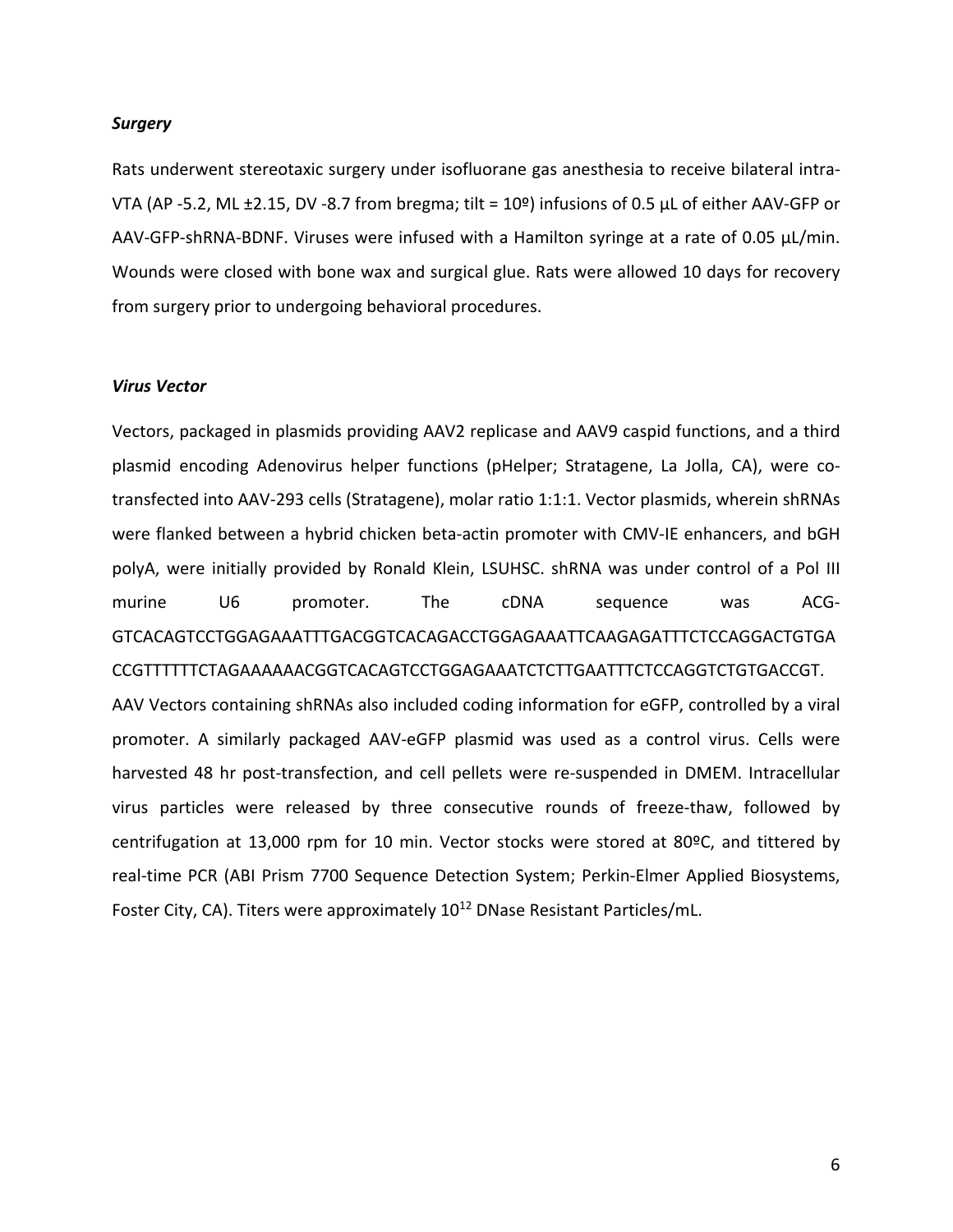## *Intermittent social defeat stress*

Experimental rats were defeated as described previously<sup>10,12,14,16,26</sup>. After removing the female from the resident's cage 30 min prior to social stress exposure, the experimental intruder rat was placed into the home cage of a resident male rat. For the first 5 min, the intruder rat remained under a stainless steel protective cage (25 x 15 x 15 cm) in order to expose the intruder to threats from the resident. The protective cage was then removed and the resident attacked the intruder within 30 – 120 sec. Defeat of the experimental rat was identified as the display of a submissive supine posture for at least 4 seconds, which usually occurred following 4‐5 bites within a maximum of 5 mins. (Figure 3) Following display of this supine posture the intruder rat was placed under the protective cage within the resident's cage and remained there for an additional 20 min. Intruder rats were not never exposed to the same resident twice and were promptly returned to their home cage following each defeat.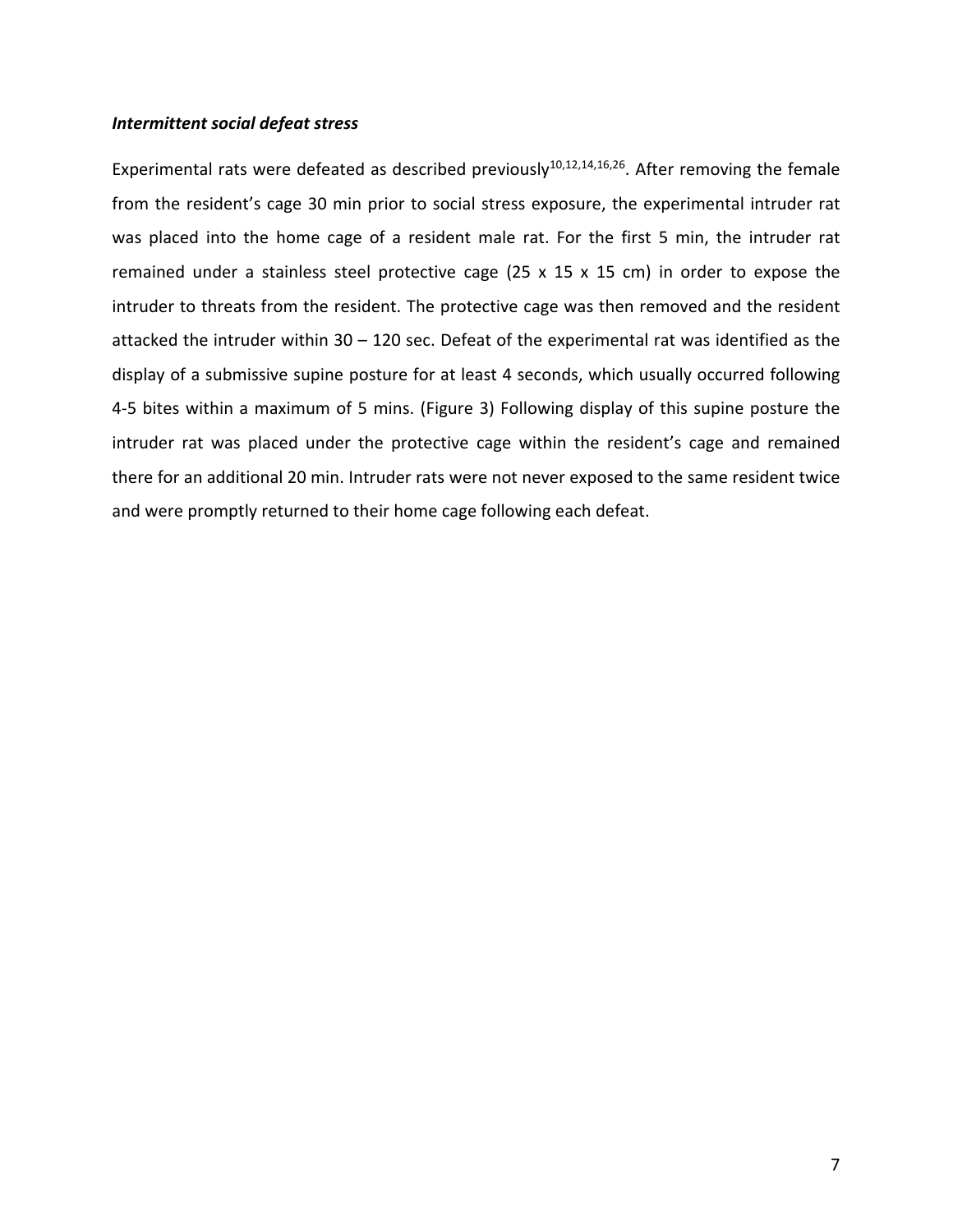

Figure 3 – Overview of Social Defeat Paradigm

Left: Rat in protective cage; Right: Attacks by the resident persisted until the animal reliably engaged in subordinate behavior; Bottom: Timeline of events. *Images/figures courtesy of C.E. Johnston.*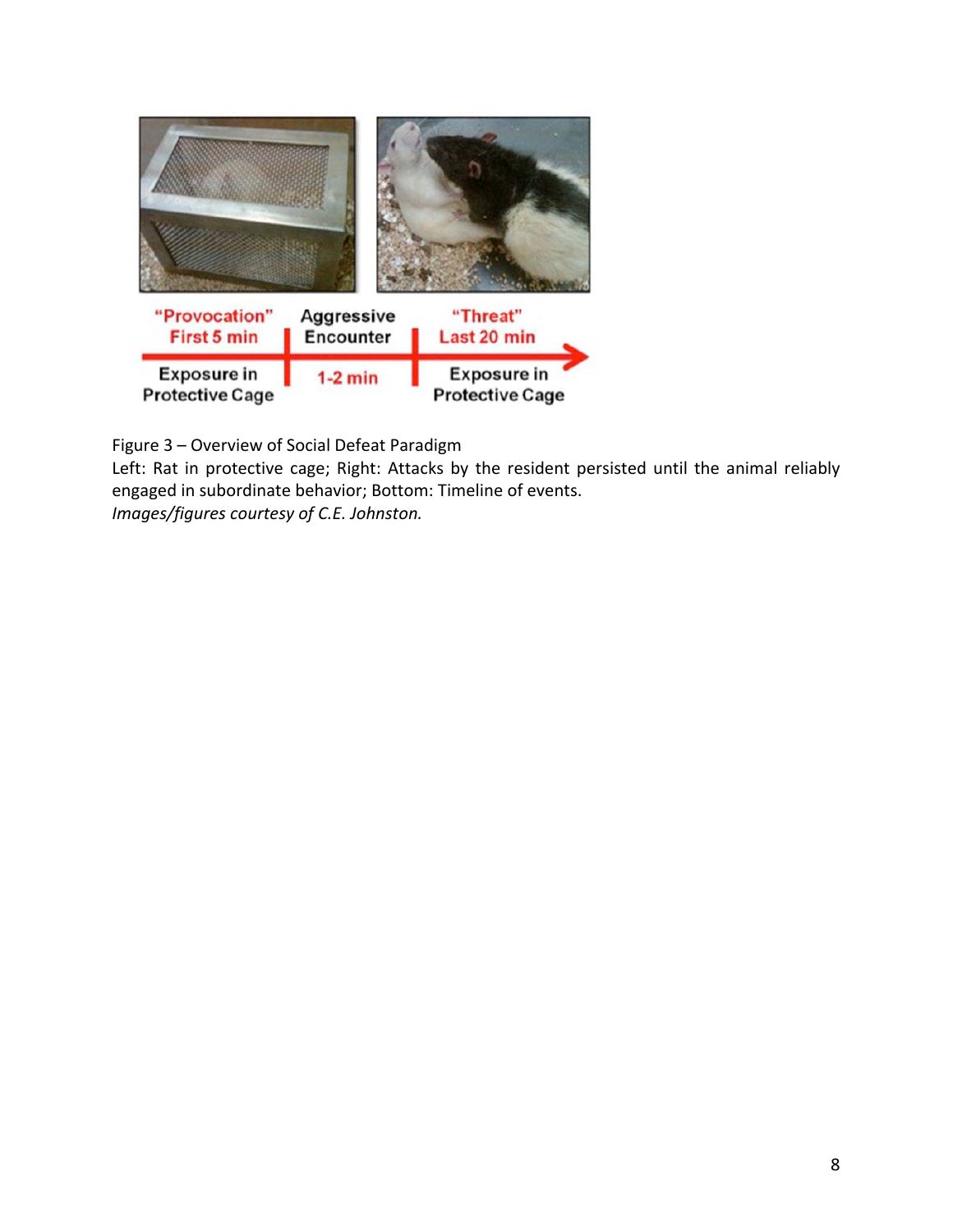## *Behavioral effects*

Weight analyses for stress-induced weight changes were undertaken for only the 10-day stress or handling period. This is because stress‐induced weight changes have not been found to persist past cessation of social defeat exposure<sup>14</sup>. Eighteen days after the last social defeat episode (5 weeks after surgery), we assessed social approach behavior in rats using a procedure adapted from Berton and colleagues<sup>2</sup>. Rats were exposed to a previously encountered resident rat, which was placed under a wire mesh cage (25 x 15 x 15 cm) against the short wall of a clear plastic open field (48.3 x 37.5 x 21.0 cm). Each experimental rat was introduced into the arena and its trajectory was tracked for two 5 min consecutive sessions. During the first session, the arena contained an empty wire mesh cage. Conditions were identical in the second session except that a resident rat was placed into the wire mesh cage. Videotracking data (Clever Systems, Inc. Reston, VA) reflected time spent by the experimental rat in the "cage zone" (roughly 2/3rds of the arena) and "avoidance zone" (roughly 1/3 of the arena) (Figure 4).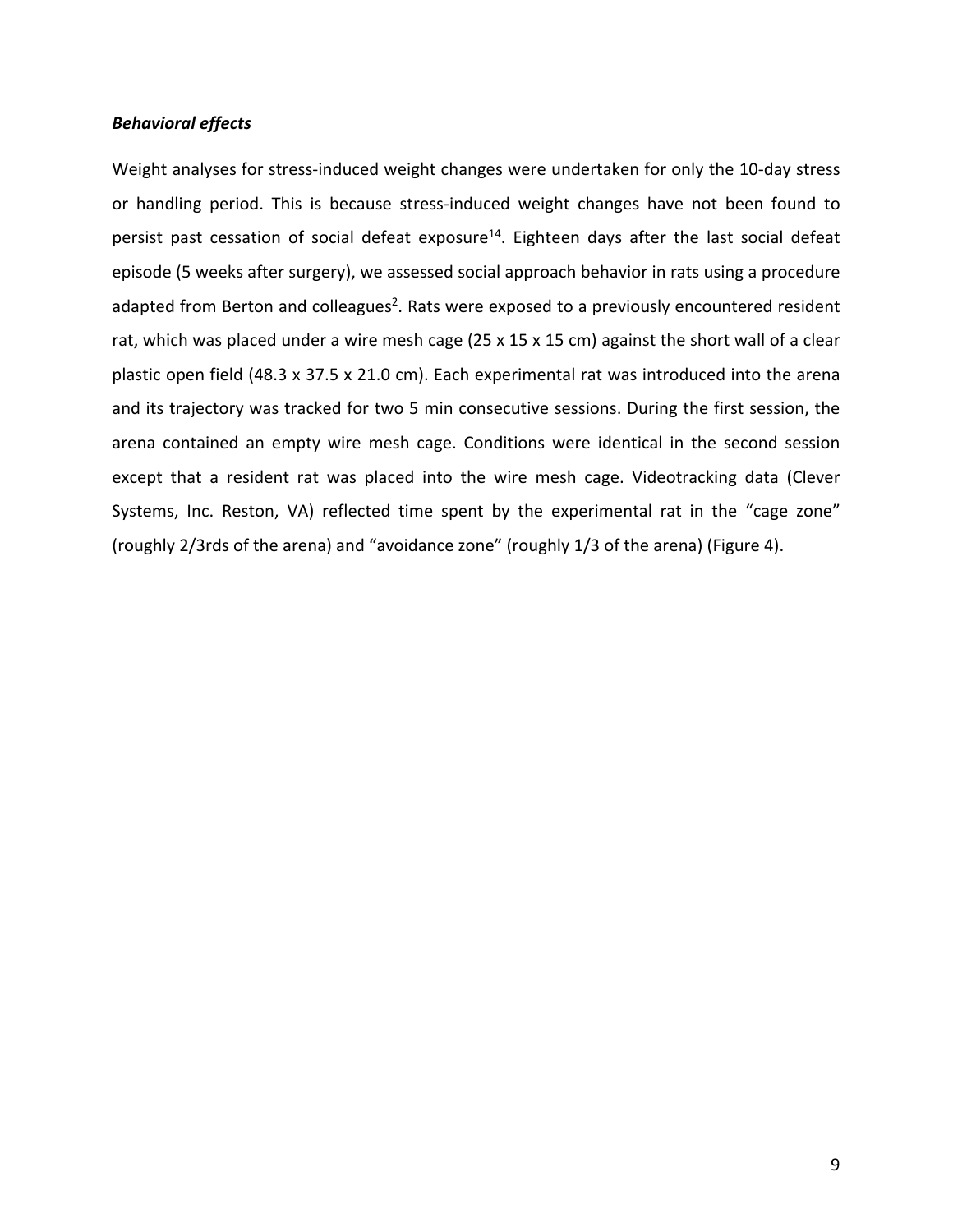| Avoidance<br>Zone                                                                                                                                                                    | Cage<br>Zone |  | <b>Resident</b> |  |
|--------------------------------------------------------------------------------------------------------------------------------------------------------------------------------------|--------------|--|-----------------|--|
| Resident is placed in<br><b>Experimental animal</b><br>protective cage.<br>is acquainted with<br>Approach/avoidance<br>apparatus.<br>behavior is recorded.<br>5 minutes<br>5 minutes |              |  |                 |  |

Figure 4 – Overview of Social Approach Assay Top: Apparatus setup; Bottom: Timeline of events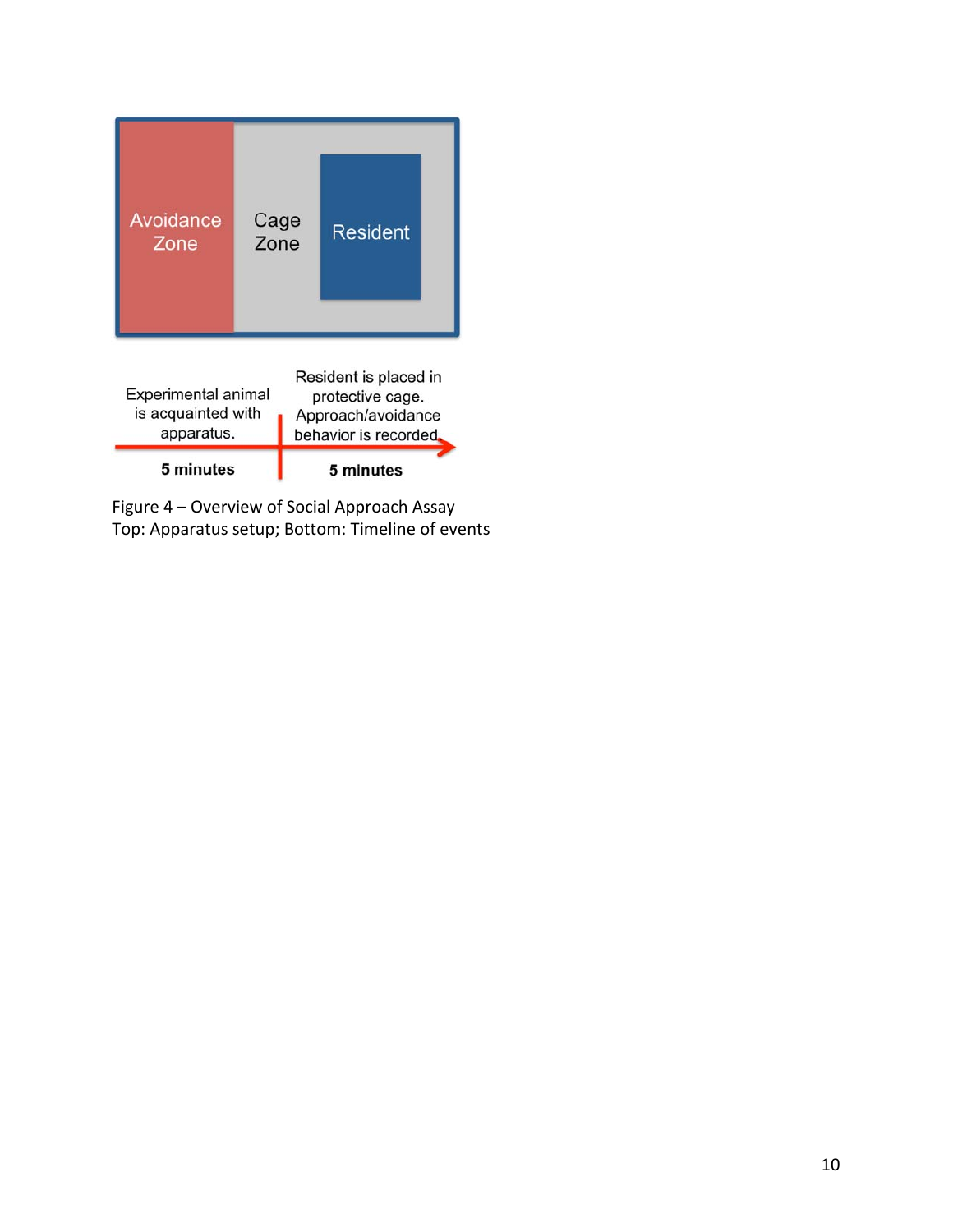## *Tissue harvesting*

Rats were euthanized 4.5 weeks after behavioral experiments (7.5 weeks after surgery). They were anesthetized and perfused transcardially with 10 mL of 10% heparin in 0.1 M phosphate buffered saline (pH 7.4) followed by 200 mL of 4% paraformaldehyde in 0.1 M phosphate buffer (PB; pH 7.4). Following rapid decapitation, brains were removed and post‐fixed for 1.5 h at 4º C. 20 µm coronal sections of the VTA and NAc were taken in a cryostat at 20ºC and mounted onto glass slides (Superfrost Plus; Fisher Scientific) and stored at -35ºC. Sections were visually inspected for GFP fluorescence to confirm accuracy of viral injections (Figure 5).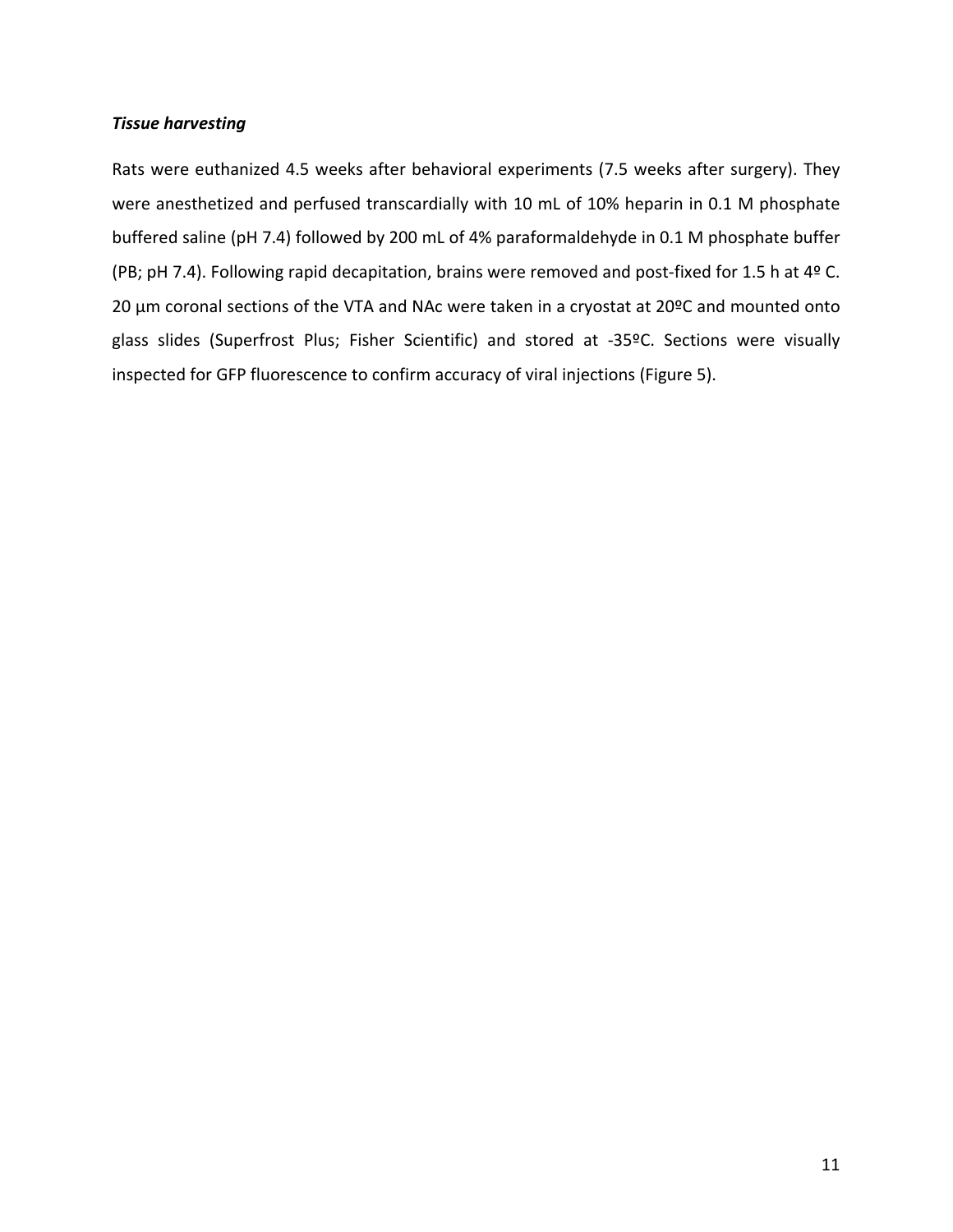

Figure 5 – Validation of Viral Infusion Location

GFP expression was measured post‐surgery validating the placement of AAV into the VTA.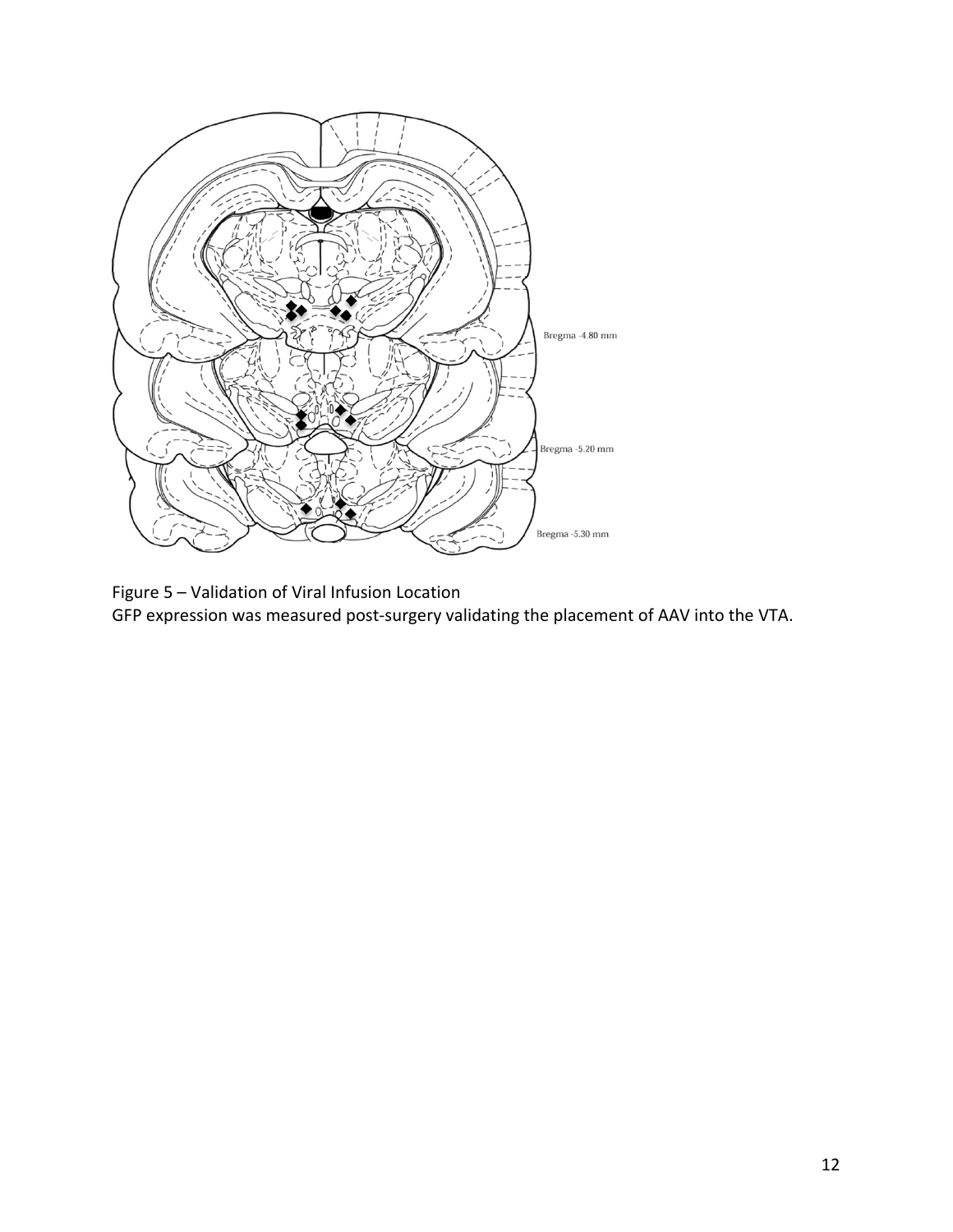#### *Cell labeling*

Sections were thawed and washed in 0.05 M potassium phosphate‐buffered saline (KPBS). They were blocked for 1 h in 5% normal goat serum (NGS) and 0.4% Triton X-100 in KPBS and then subsequently incubated with ΔFosB (1:111 dilution, Santa Cruz, SC‐48) rabbit antisera for 48 h at 4ºC. This was followed by 1 h incubation in biotin‐conjugated goat anti‐rabbit serum (1:40 dilution in NGS, Vectastain ABC kit; Vector Laboratories, Burlingame, CA), washing, and then 45 min incubation with an avidin‐biotin‐peroxidase complex, then processing with nickel‐ intensified DAB using substrate kit (Vector).

### *Image analysis*

Immunohistochemical labeling was analyzed using a Zeiss Axioskop microscope and Stereo Investigator software (MBF Bioscience, Willingston, VT). A systematic random sampling approach using a stereological grid was employed to analyze at least 3 sections in the NAc shell and core. Images in selected areas in each region were digitized using a camera interfaced to the microscope using a 20x objective. Stereo Investigator software partitioned each image into 16 equal counting frames (100 x 75 µm each), half of which were randomly selected and analyzed. The number of labeled neurons was counted separately for each frame, excluding any overlapping labeled profiles on the left and bottom borders. The density of labeled profiles was averaged together for three sections of each brain region by dividing the estimated total density of labeled profiles by the numbers of analyzed areas. Labeling density was calculated by dividing the estimated total number of cells by the total area measured for conversion to the number of labeled cells per  $mm^2$ .  $\Delta$ FosB-labeled profiles were identified by a dark gray-stained nucleus and a profile was considered labeled if its pixel luminance was more than 2 standard deviations different from the background luminance as calculated by Stereo Investigator software.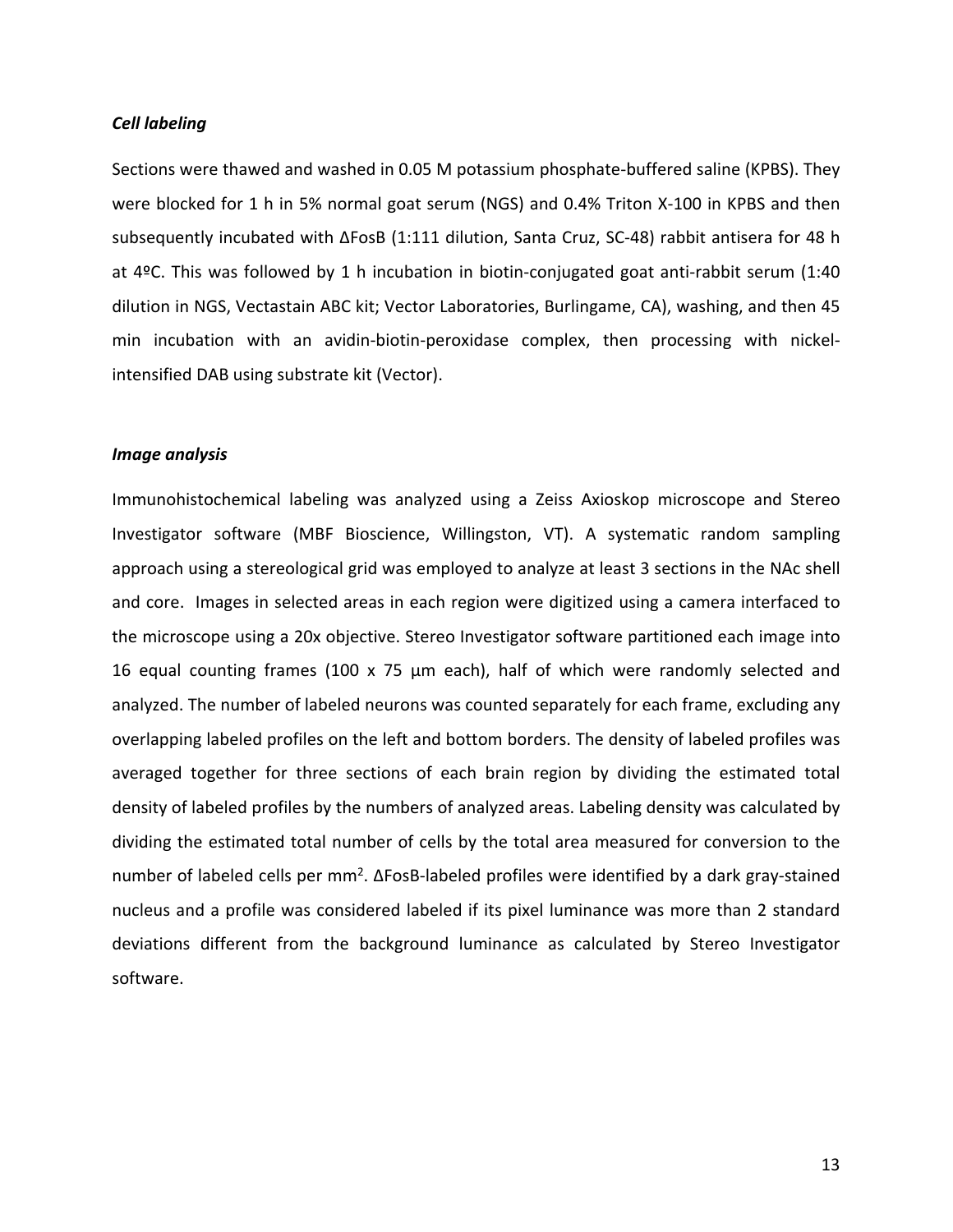## *Statistics*

Weight gain, social interaction and ΔFosB labeling were analyzed by one‐way ANOVA. Weight in grams measured at the first and last (fourth) defeat. The mean difference between the two time points was compared for each group. Social interaction was measured as the percent of time spent in the interaction zone with and without a resident animal present in the cage. The mean difference in the percent of time spent in the cage zone when the resident was present or was compared for each group. Finally, the mean number of ΔFosB‐labeled cells per mm2 in the NAc core and shell for each group were compared.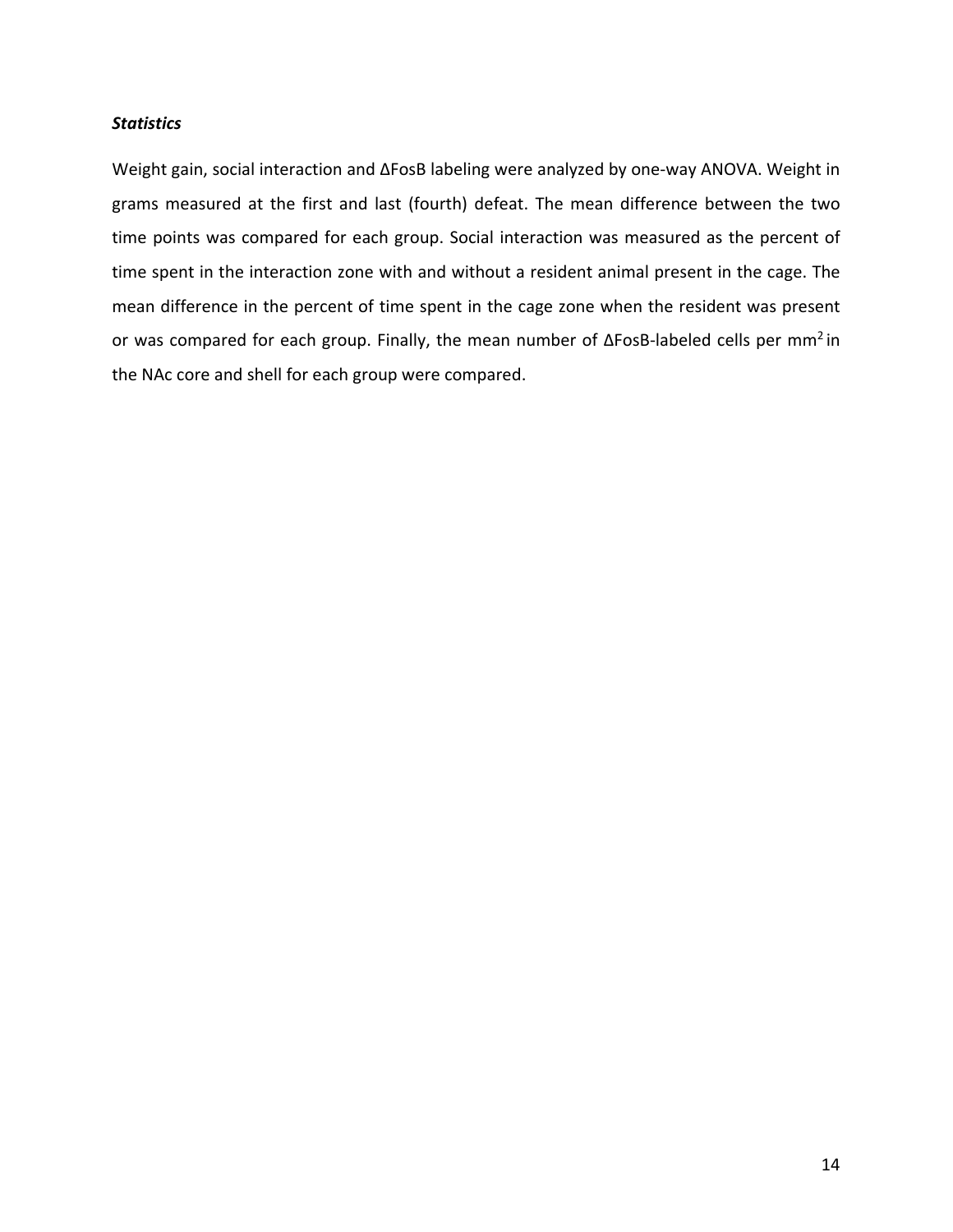## **Results**

## *ΔFosB Expression in the NAc*

The mean numbers of ΔFosB‐labeled cells per mm2 within the NAc core and shell for each group are indicated in Table 1.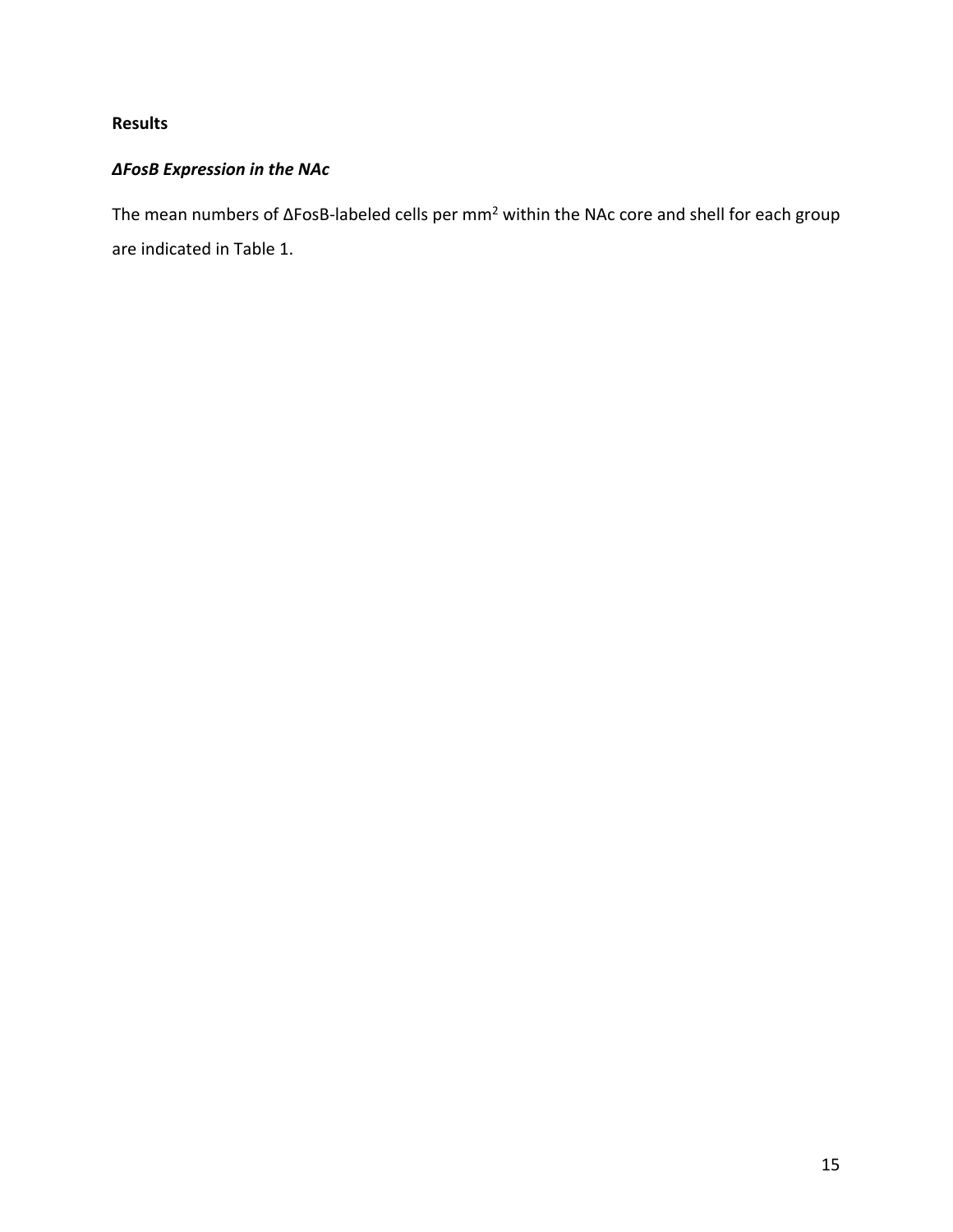## **ΔFosB‐Labeled Cells**

|                          | Core<br>Mean (SD) | P-Value | Shell<br>Mean<br>(SD) | P-Value |  |  |
|--------------------------|-------------------|---------|-----------------------|---------|--|--|
| GFP + Stressed           | 129.0 (32.3)      | < 0.001 | 55.0<br>(18.7)        | 0.003   |  |  |
| GFP + Handled            | 51.6(10.9)        |         | 26.5<br>(10.6)        |         |  |  |
| BDNF shRNA +<br>Handled  | 37.2 (21.0)       |         | 36.4<br>(19.6)        |         |  |  |
| BDNF shRNA +<br>Stressed | 26.2(13.0)        |         | 37.0<br>(18.8)        |         |  |  |

Table 1 – ΔFosB‐labeled cells in the NAc core

The GFP + Stressed group had a statistically significant increased cell count in both areas when compared to other groups (p-value <0.001 and 0.003 in the core and shell, respectively).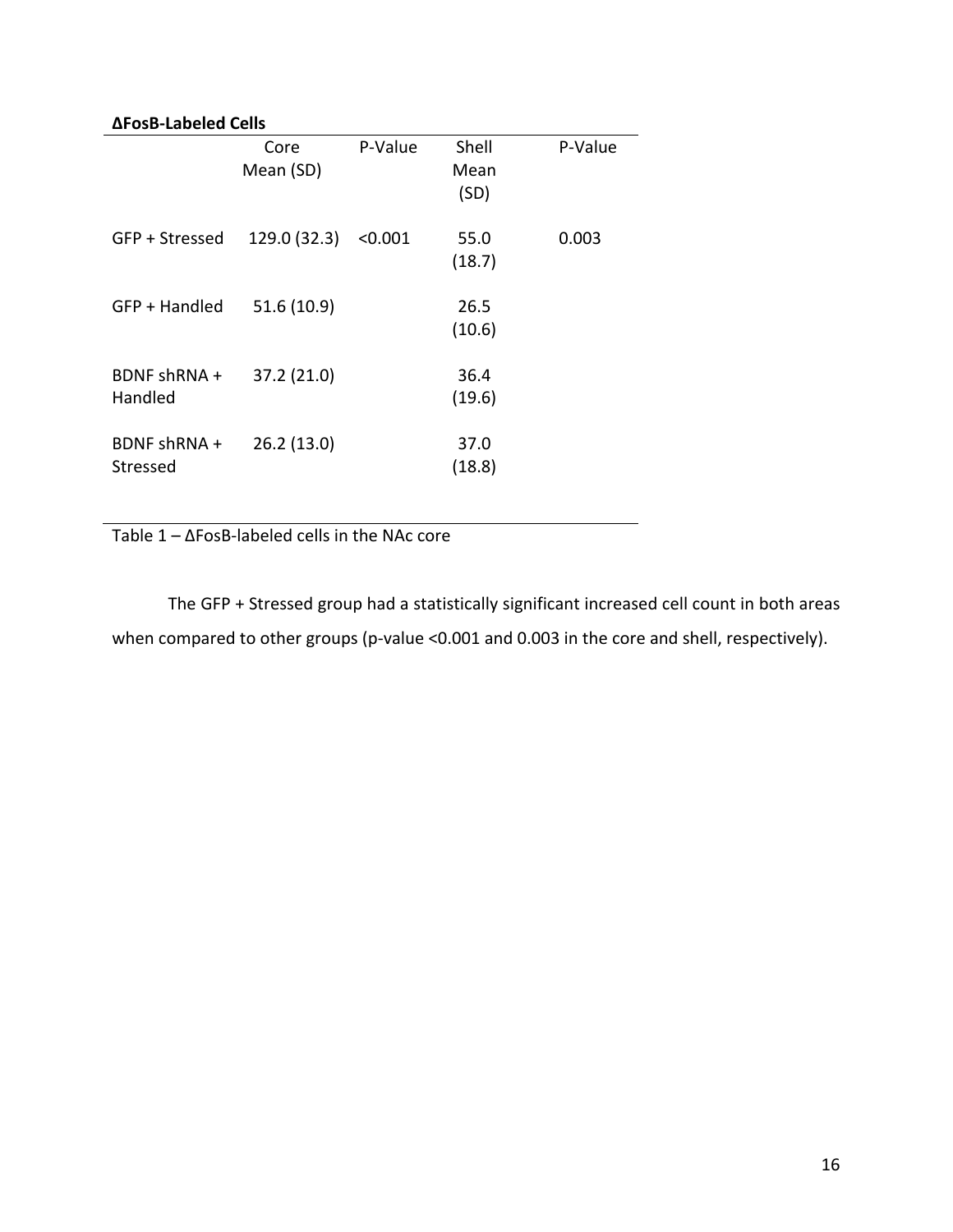

Figure 6 – Knockdown of VTA BDNF prevents social stress‐induced increases in NAC core ΔFosB. After undergoing exposure to social stress or handling, GFP-Stressed rats ( $n = 8$ ) exhibited significantly (\*\* ‐ p < 0.001) less ΔFosB expression than did GFP‐Handled (n = 8), BDNF‐shRNA Stressed (n = 8), or BDNF‐shRNA Handled (n = 8) rats. The mean number of ΔFosB‐labeled cells per mm2 was identified by pixel lumination using Stereo Investigator software.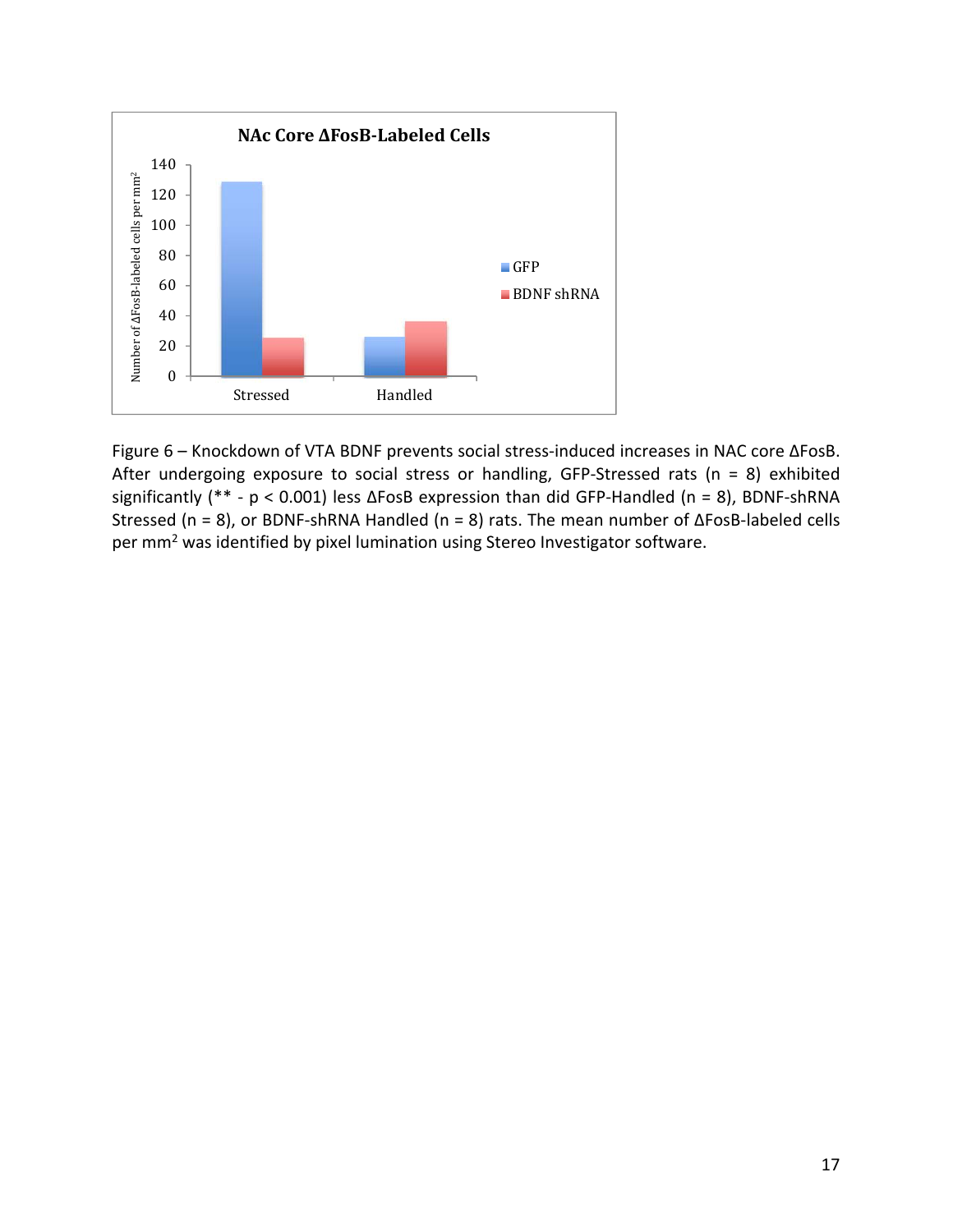

Figure 7 – Knockdown of VTA BDNF prevents social stress‐induced increases in NAC shell ΔFosB. After undergoing exposure to social stress or handling, GFP + Stressed rats ( $n = 8$ ) exhibited significantly (\*\* - p = 0.003) less  $\Delta$ FosB expression than did GFP + Handled (n = 8), BDNF shRNA + Stressed (n = 8), or BDNF shRNA + Handled (n = 8) rats. The mean number of ΔFosB‐labeled cells per mm<sup>2</sup> was identified by pixel lumination using Stereo Investigator software.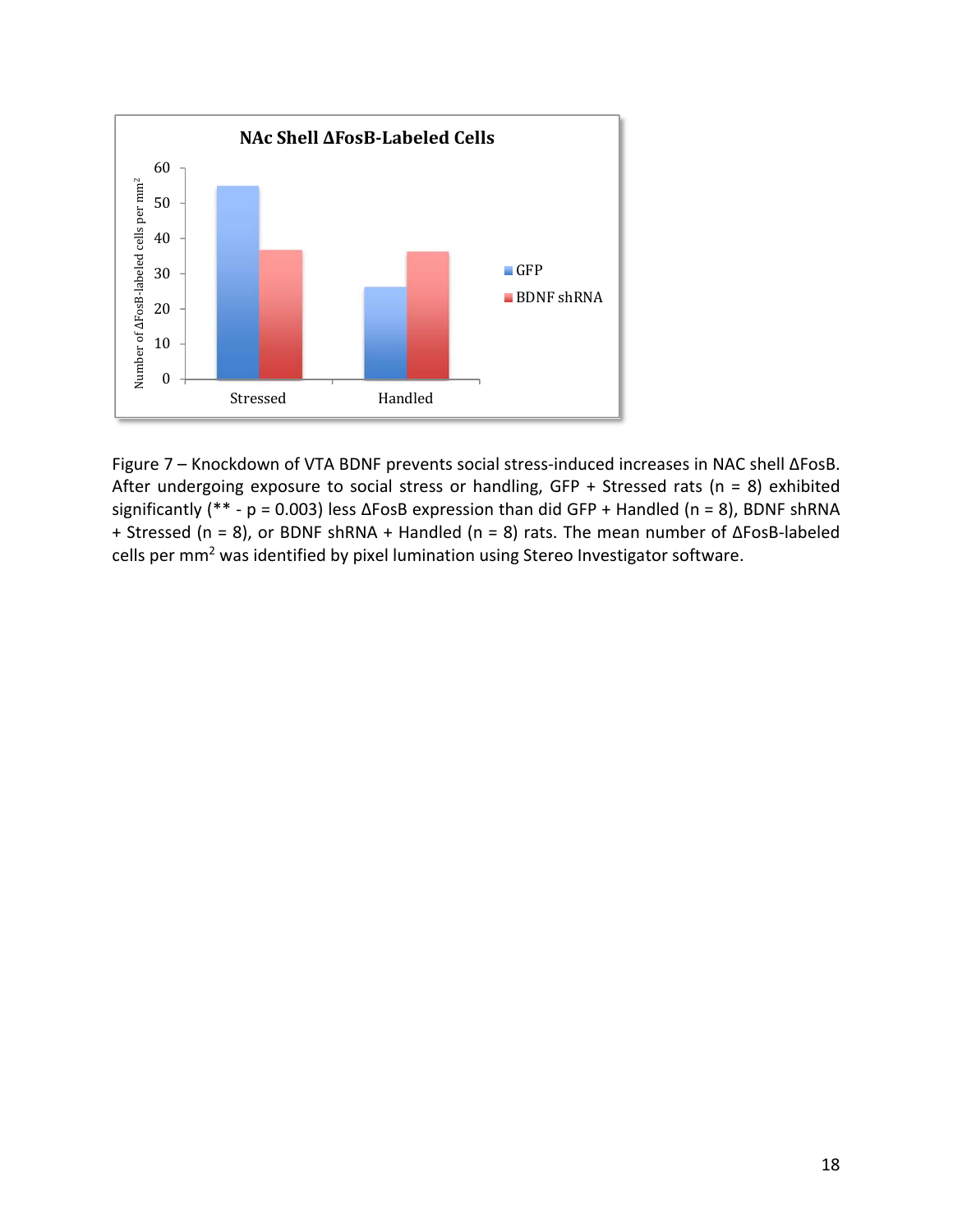## **Rat Brain Anatomy**



Figure 8 – Normal rat brain anatomy at +1.0 from bregma NAc Sh = shell; Co = core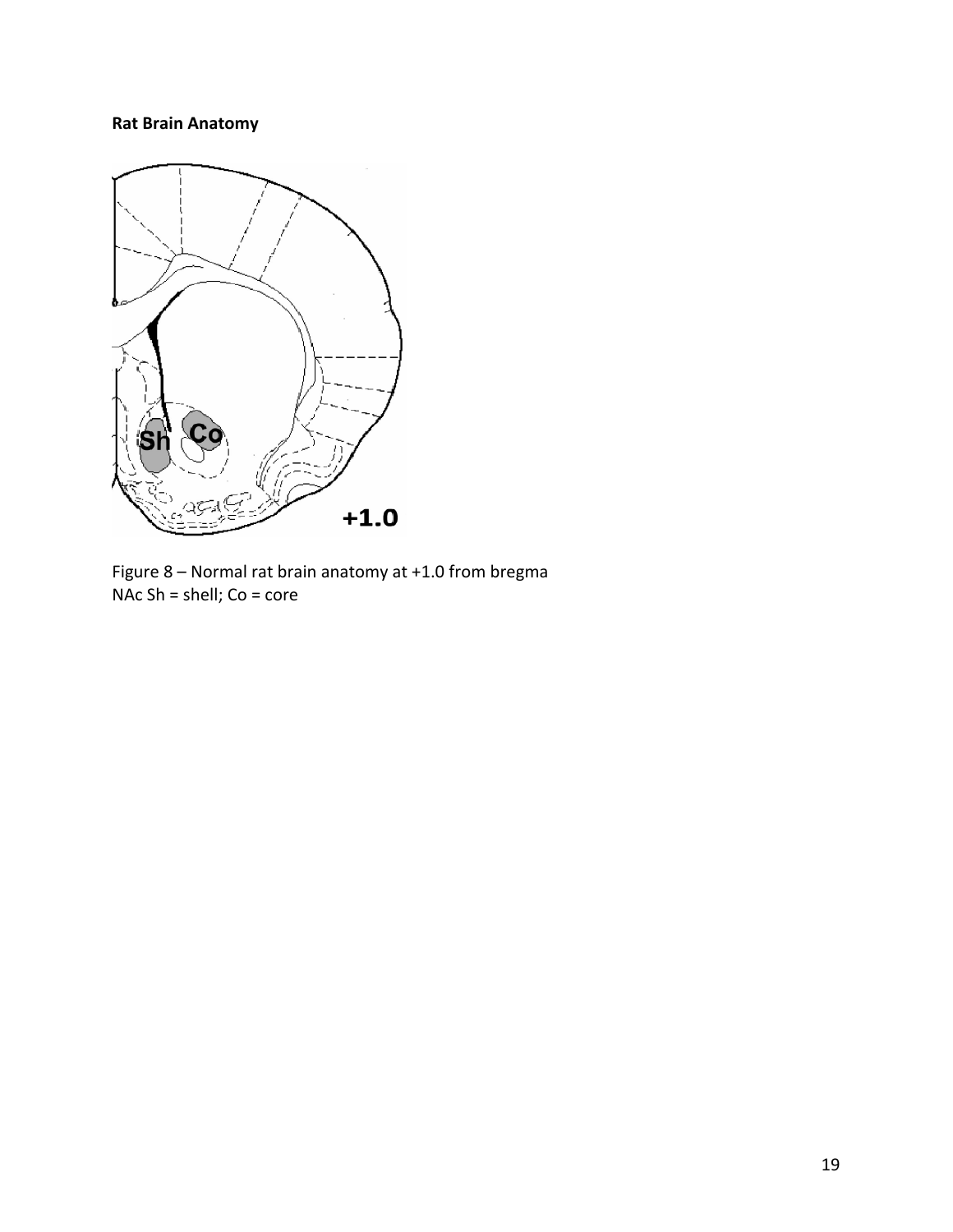## *Weight Regulation*

The mean grams gained between the first and fourth defeats or handling sessions is described in Table 2.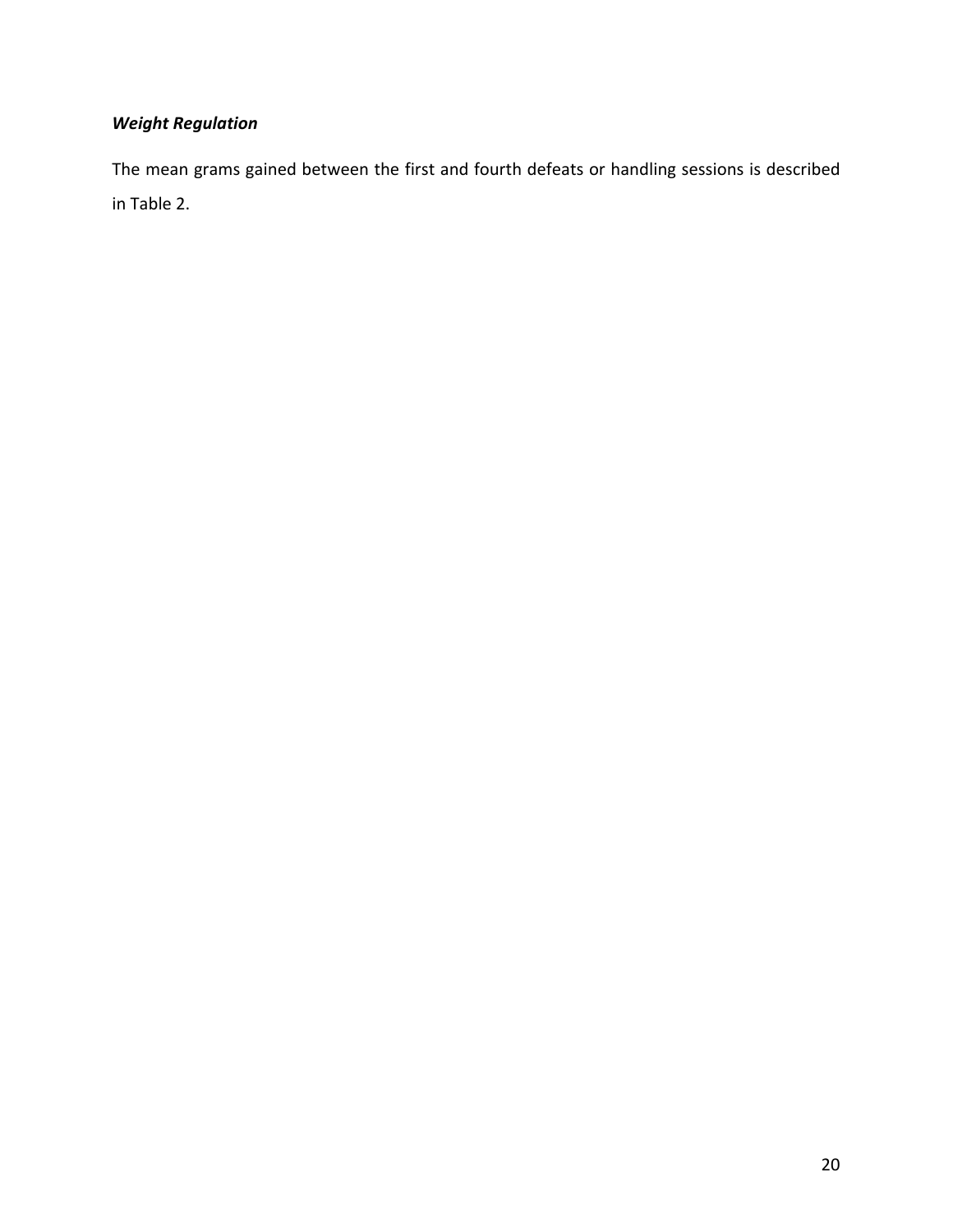## **Weight Gained**

| Group                           | Weight<br>before 1 <sup>st</sup><br>Defeat | Weight<br>before 4 <sup>th</sup><br>Defeat | <b>Difference</b> | P-Value |
|---------------------------------|--------------------------------------------|--------------------------------------------|-------------------|---------|
|                                 | Mean (SD)                                  | Mean (SD)                                  | Mean (SD)         |         |
| $GFP +$<br>Stressed             | 336.4 (17.0)                               | 364.5 (22.4)                               | 28.1(9.6)         | 0.006   |
| $GFP +$<br>Handled              | 339.5 (19.6)                               | 386.8 (26.2)                               | 47.3 (10.5)       |         |
| <b>BDNF shRNA</b><br>+ Handled  | 340.9 (24.4)                               | 391.6 (17.1)                               | 50.8(13.1)        |         |
| <b>BDNF shRNA</b><br>+ Stressed | 358.4 (26.2)                               | 405.4 (43.1)                               | 47.0 (19.8)       |         |

Table 2 – Mean difference weight gained between 1st and 4th defeats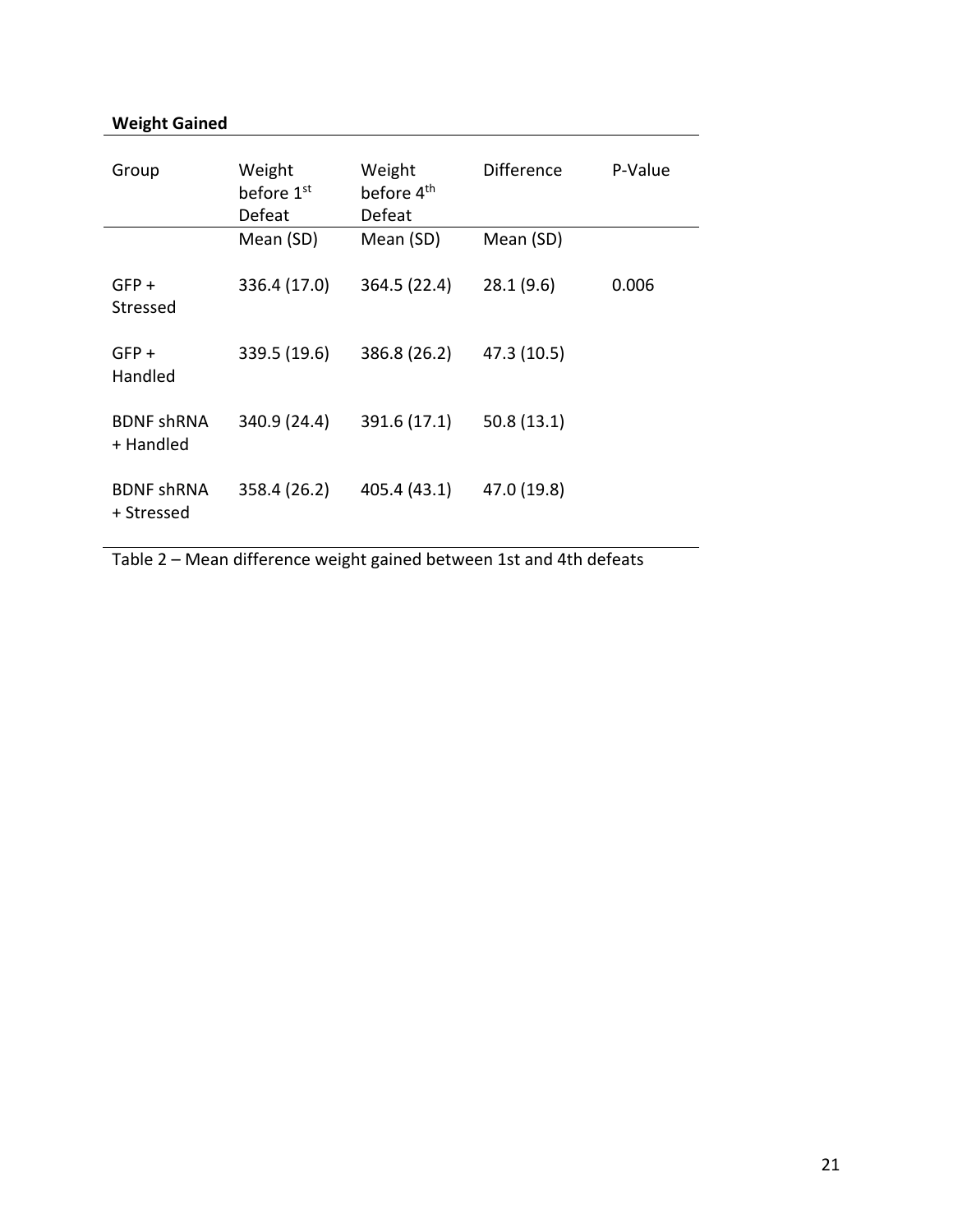All animals gained some amount of weight during the social defeat phase of the experiment; however, the GFP + defeat group gained less weight than the other three groups, which was statistically significant (p-value = 0.006).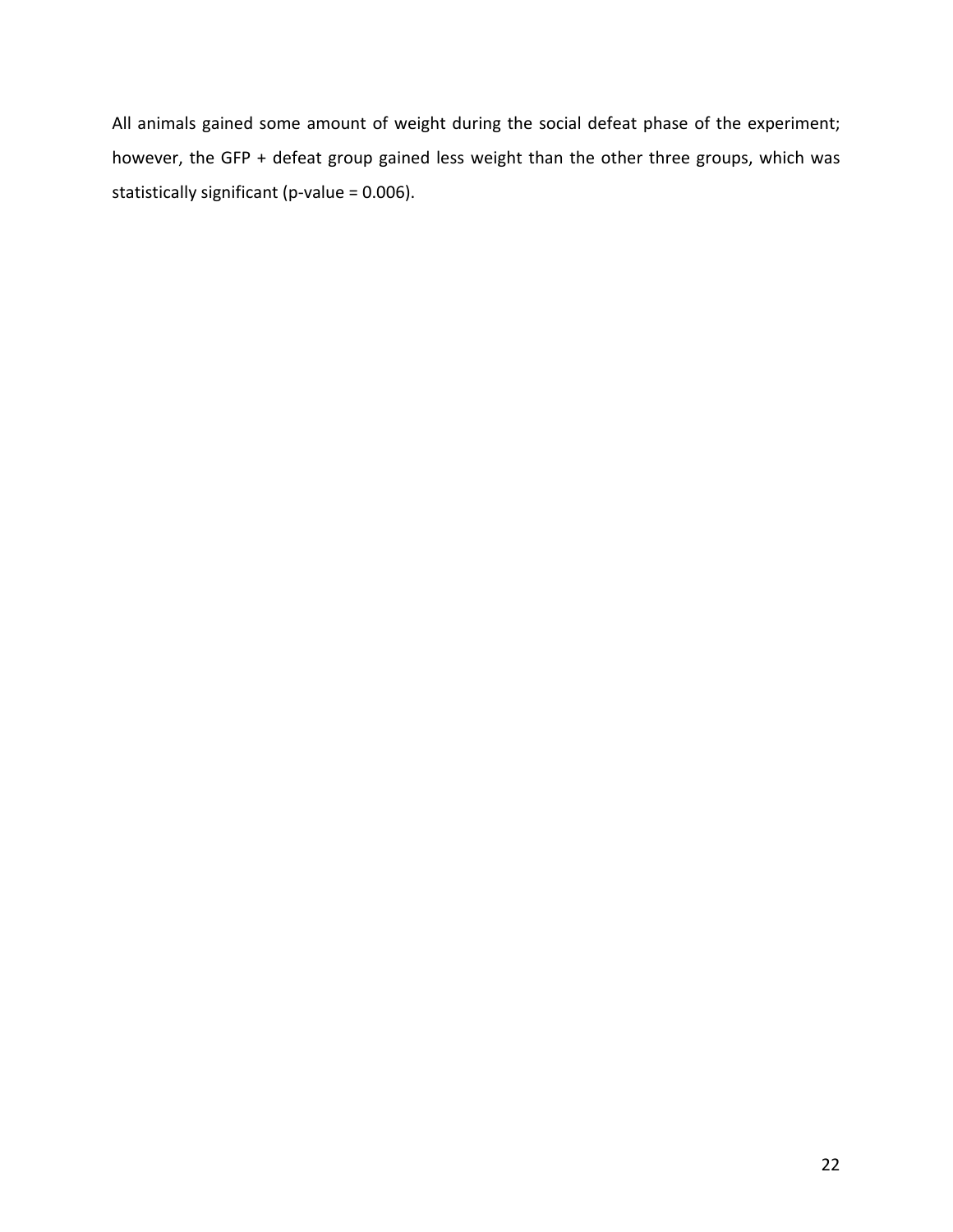

Figure 9 – Knockdown of VTA BDNF prevents social stress-induced deficit of weight gain. While undergoing social stress or handling, GFP + Stressed rats (n = 8) exhibited significantly (\*\* ‐ *p* < 0.006) less weight gain than did GFP + Handled (n = 8), BDNF shRNA + Stressed, or BDNF shRNA + Handled (n = 8) rats. Weight was taken at time of first and fourth defeat, which was 10 days apart.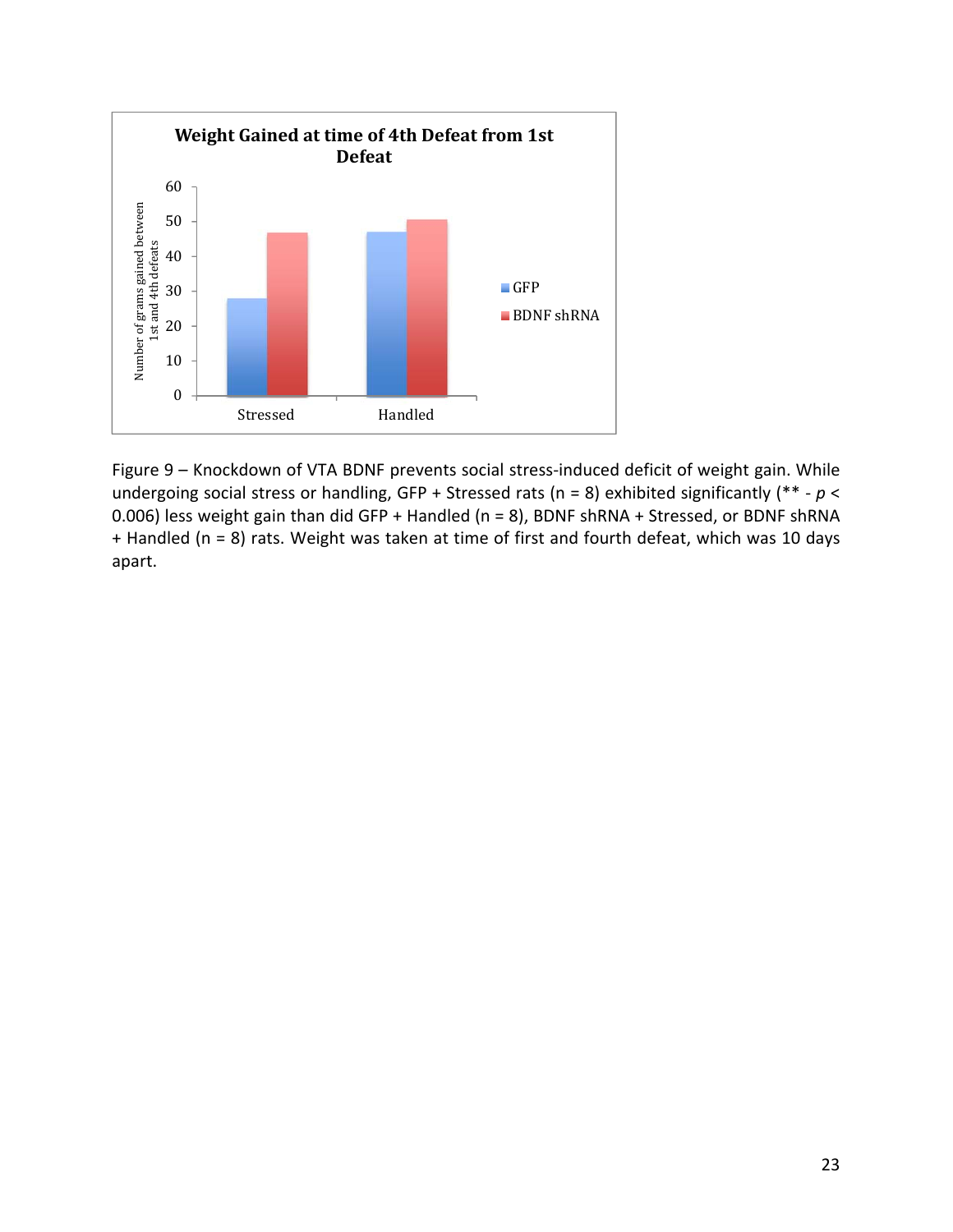## *Social Interaction*

The mean percent of time spent in the interaction zone is shown below for each group in Table

3.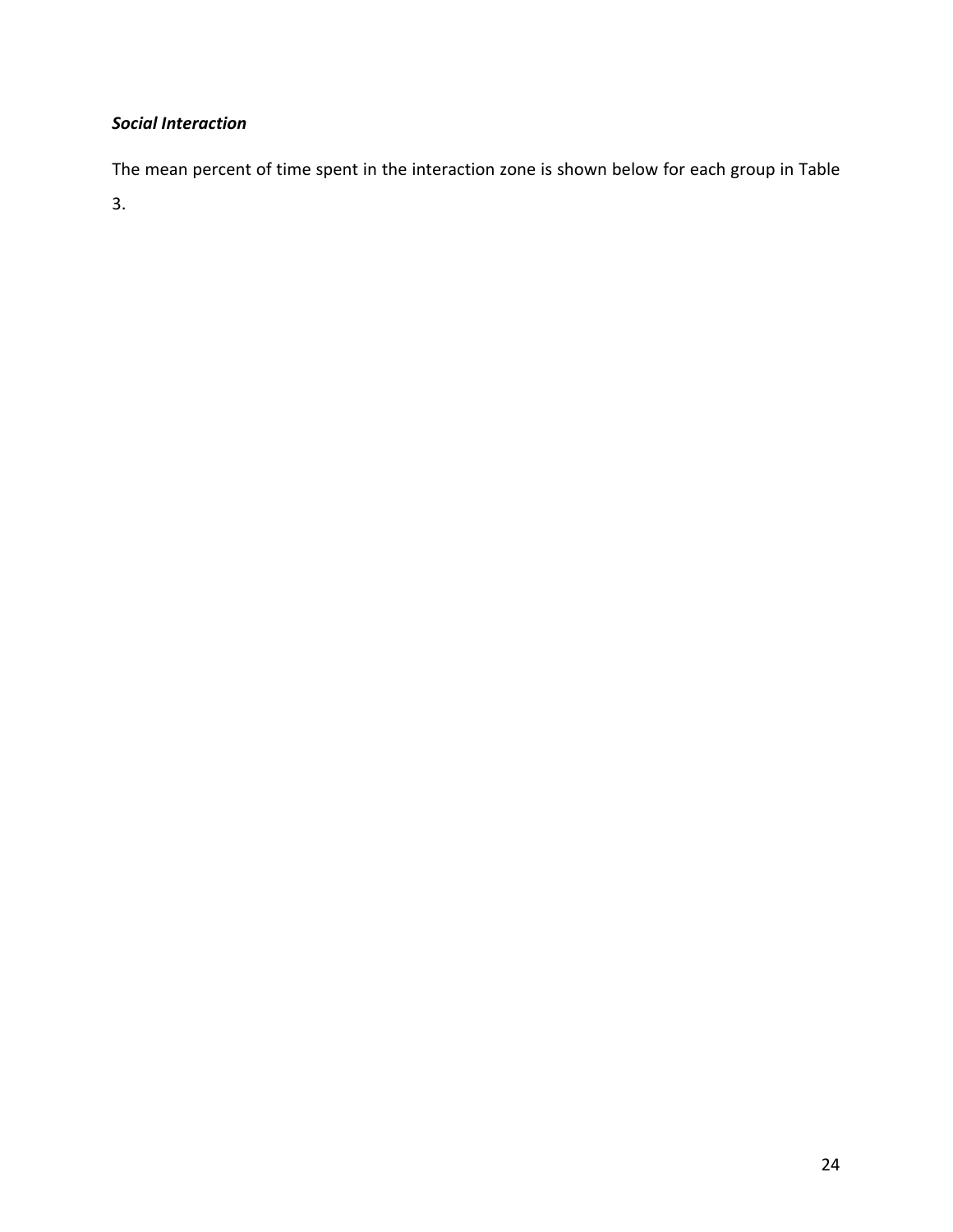| Group                           | Without<br>Resident | With<br>Resident | Percent<br>Difference | P-value |
|---------------------------------|---------------------|------------------|-----------------------|---------|
|                                 | Mean<br>(SD)        | Mean (SD)        | Mean (SD)             |         |
| $GFP +$<br>Stressed             | 73.3%<br>(9.9)      | 69.0%<br>(18.0)  | $-4.3\%$ (22.6)       | 0.04    |
| $GFP +$<br>Handled              | 55.8%<br>(15.9)     | 79.8%<br>(13.1)  | $+24.0\%$ (20.8)      |         |
| <b>BDNF shRNA</b><br>+ Handled  | 61.6%<br>(8.5)      | 79.6%<br>(7.8)   | $+15.0%$<br>(11.8)    |         |
| <b>BDNF shRNA</b><br>+ Stressed | 67.1%<br>(17.4)     | 79.7%<br>(10.1)  | $+12.6%$<br>(18.8)    |         |

Percent of Time Spent in Interaction Zone

Table 3 – Percent of time spent in interaction zone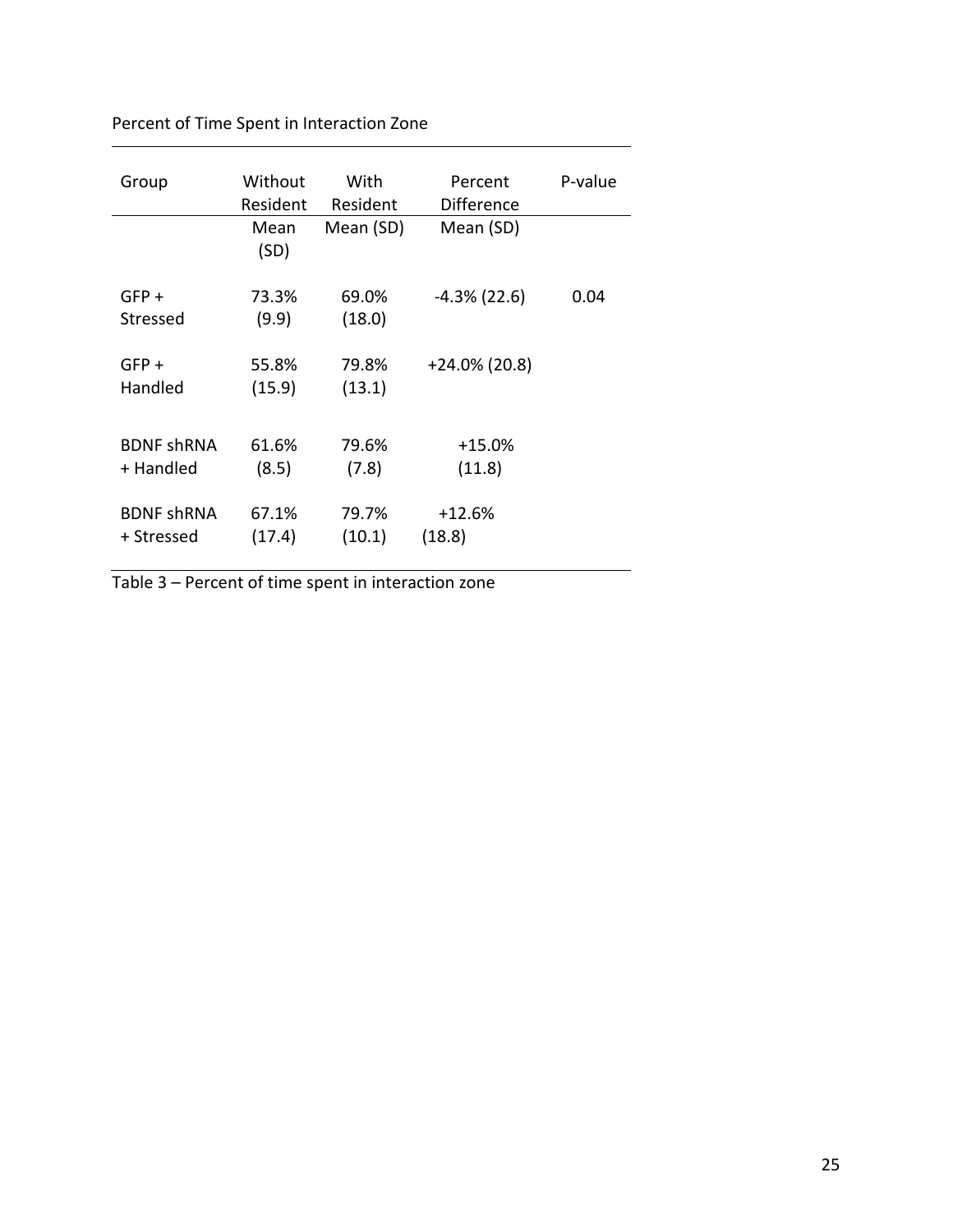All but the GFP + Stressed group spent more time in the interaction zone when the resident was present. In contrast, the GFP + Stressed group spent less time in the interaction zone, which was statistically significant ( $p = 0.04$ ).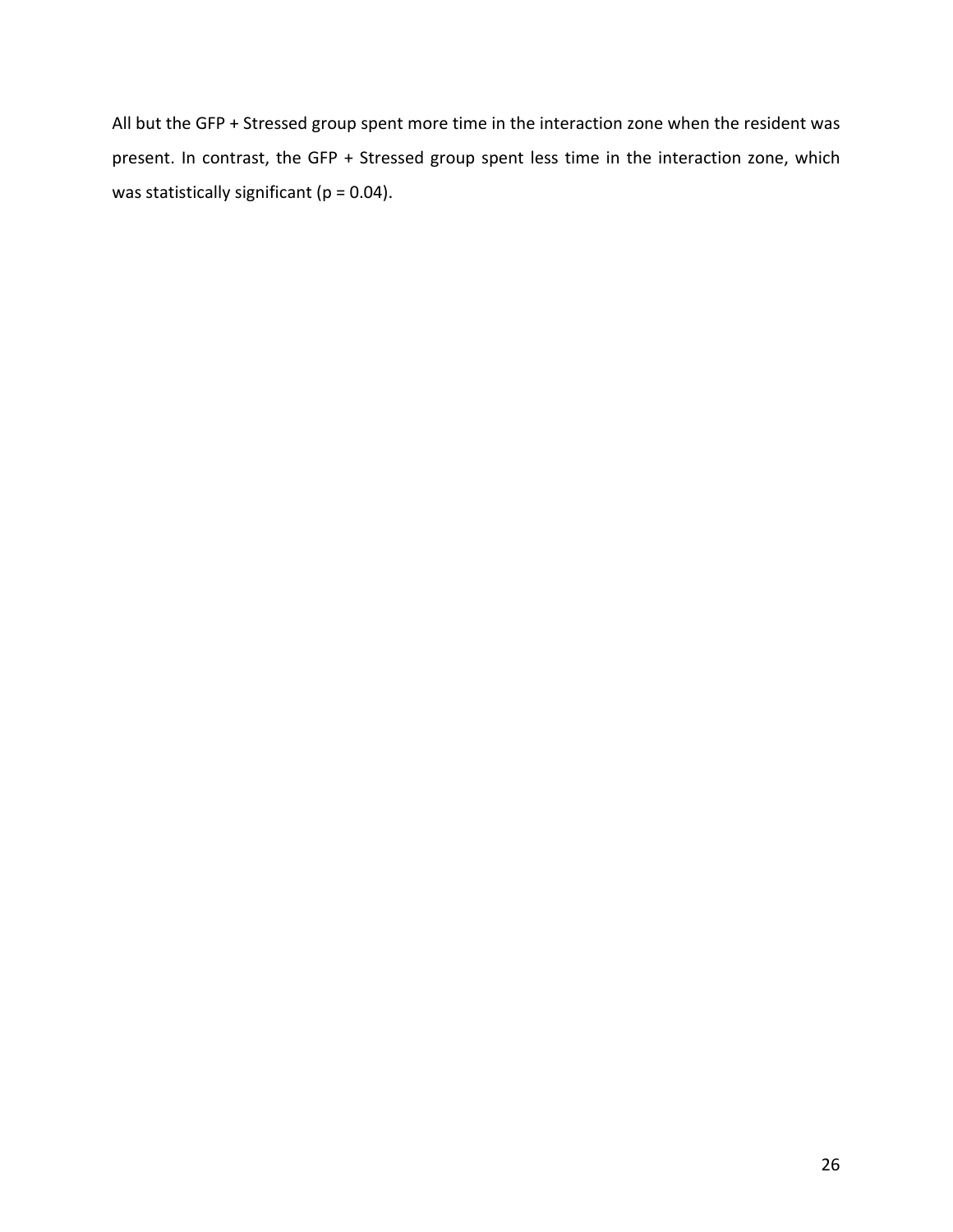

Figure 10 – Knockdown of VTA BDNF prevents social stress-induced social avoidance. GFP + Stressed rats (n = 8) spent significantly (\* -  $p$  < 0.04) less time in the cage zone as compared to GFP + Handled (n = 8), BDNF shRNA + Stressed (n = 8), or BDNF shRNA + Handled rats (n = 8). Percent of time spent in cage zone when resident was present shark cage compared to when the resident was not present.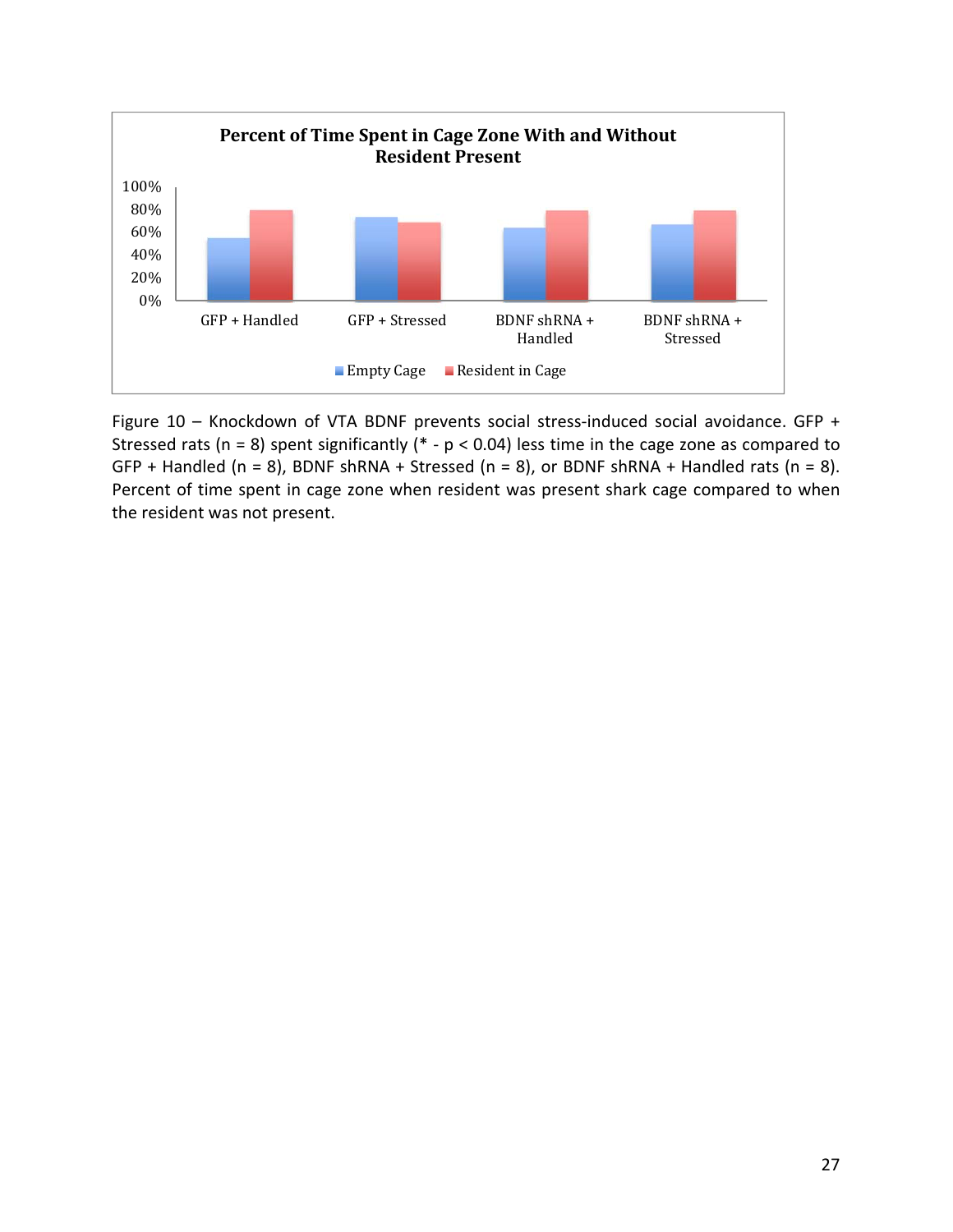### **Discussion**

The results reveal that viral knockdown of BDNF in the VTA partially attenuated weight deficits accompanying intermittent social defeat stress exposure, decreased social avoidance behavior, and reduced ΔFosB expression in the NAc.

Intermittent social defeat stress produces transient deficits in weight gain, according to our data. This effect was partially normalized by knockdown of BDNF within the VTA, suggesting that lower levels of intra‐VTA BDNF may contribute to stress resilience. Fanous et al found similar results in their 2011 experiment, which was similar to ours<sup>15</sup>. In contrast, augmented intra‐VTA BDNF has been implicated in an increased stress responsiveness in humans. For example, possessing the single nucleotide polymorphism resulting in a val<sup>66</sup>met substitution in the BDNF peptide sequence leads to elevated BDNF release<sup>27</sup>. Men with the val<sup>66</sup> allele have been found to have lower salivary cortisol response to social stress exposure<sup>28</sup>. Thus, a val<sup>66</sup> polymorphism that results in decreased BDNF release may confer stress resilience.

Additionally, our results show that knockdown of intra‐BDNF attenuated the social avoidance behavior that typically occurs with exposure to a previously encountered aggressive resident rat. These results are similar to what Fanous et al found in their 2011 study<sup>15</sup>. Thus, activation of BDNF signaling in mesolimbic circuits may underlie the persistent deficits of social behavior induced by stress exposure in some individuals.

Finally, our findings demonstrate that knockdown of intra‐VTA BDNF led to reduced ΔFosB expression within the NAc. Prior experiments by Wang et al in 2013 found that increased levels of intra-VTA BDNF led to accumulation of  $ΔFosB$  in the NAc<sup>16</sup>. Together, these studies make BDNF a likely mediator of ΔFosB expression in the NAc. Thus, VTA BDNF appears to be required for the long‐lasting effects of social stress on synaptic plasticity and reward‐related behaviors.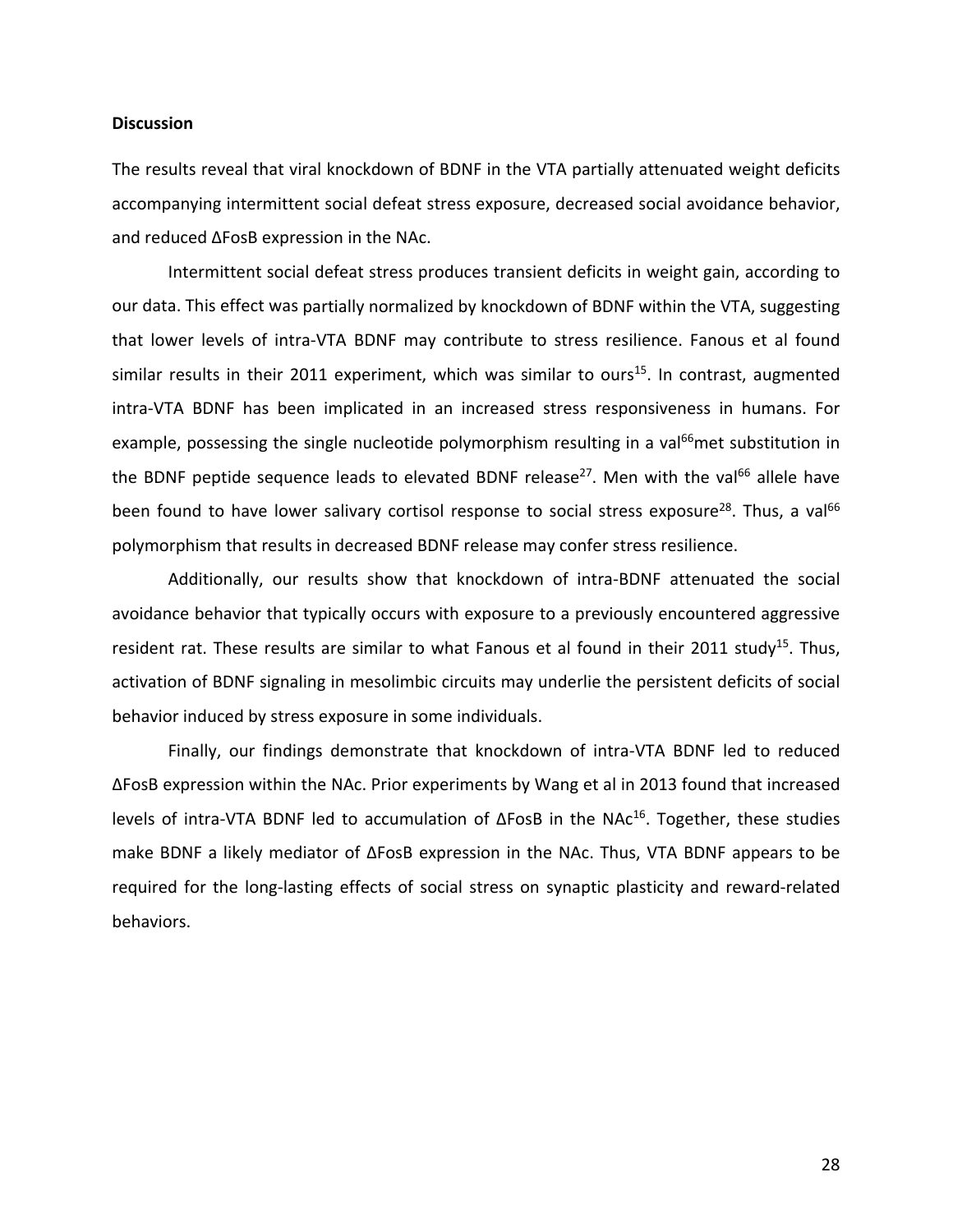### **Future Directions**

The sample size for this experiment was small at eight animals per group. These results are similar to that of prior experiments, all of which contain similar sample sizes. Future experiments should attempt to reproduce these results with larger sample sizes. This experiment sought to elucidate the role of BDNF in the response to stress by knocking out the virus in the VTA. Additional studies may be done which explore the role of BDNF in response to stimulant administration, as this BDNF is also thought to be a key mediator of synaptic plasticity that occurs in substance dependence, specifically during sensitization.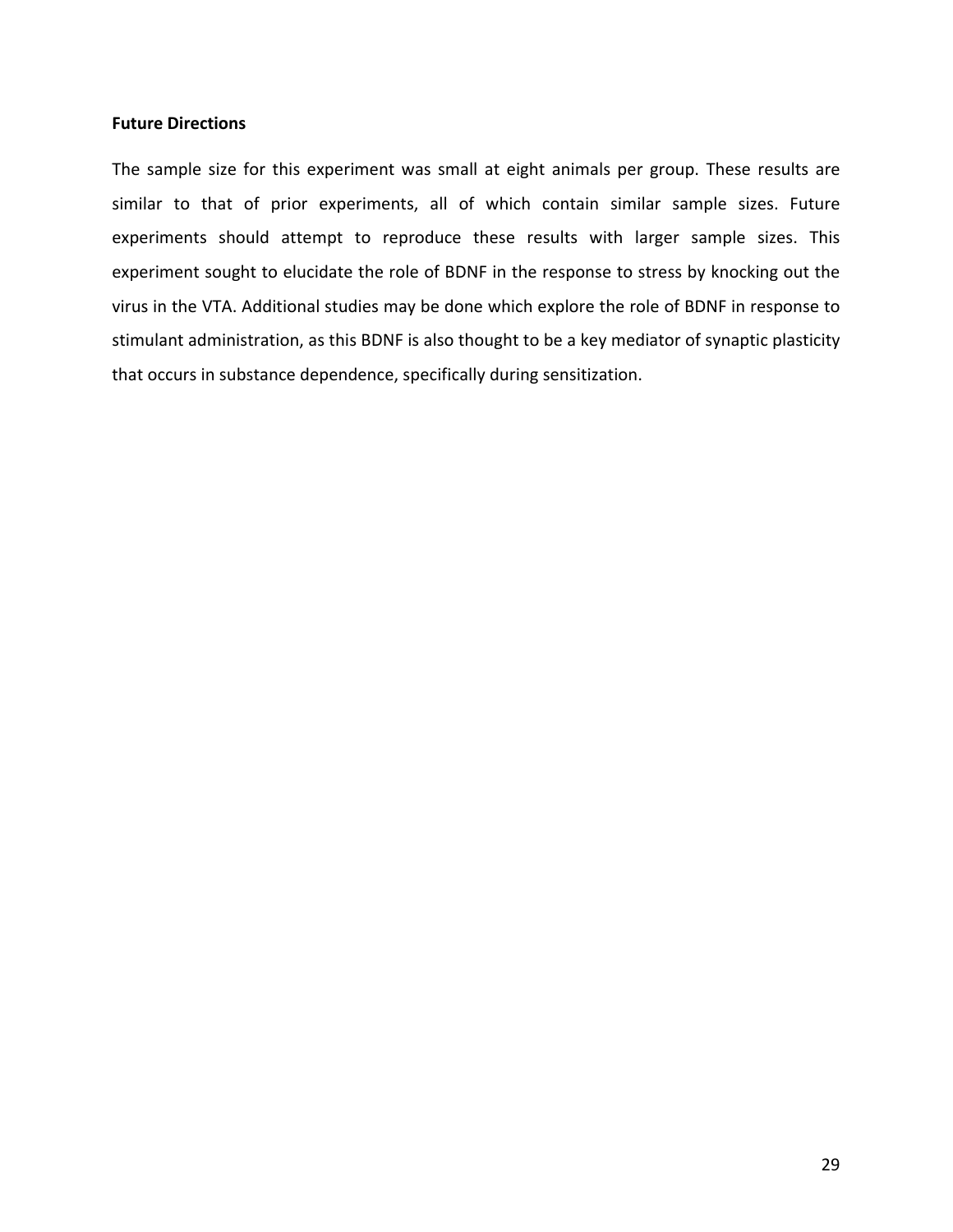## **Conclusion**

VTA BDNF knockdown attenuated the effect of social stress on weight gain, and prevented social avoidance behavior that typically occurs following stress exposure. Furthermore, social stress increased NAc ΔFosB labeling in AAV‐GFP rats, but this effect was blocked by prior shRNA‐BDNF treatment. This study further implicates VTA BDNF signaling in the effects of stress on social behavior. VTA BDNF appears to be required for the long‐lasting effects of social stress on ΔFosB expression in the NAc. Thus, activation of BDNF signaling in mesolimbic circuits may underlie the persistent deficits of social behavior induced by stress exposure in some individuals.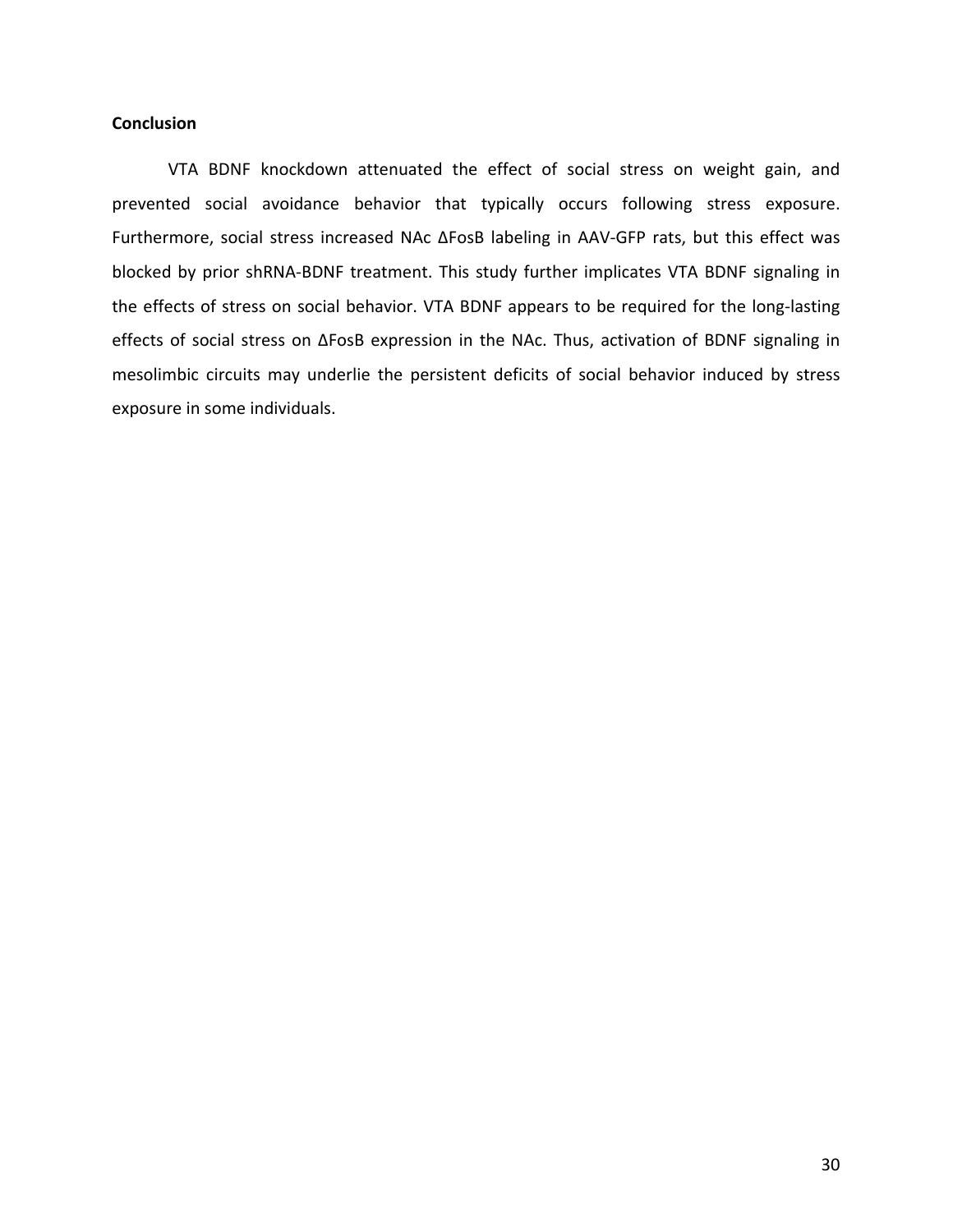## **References**

- 1. Blanchard RJ, Blanchard DC. Antipredator defensive behaviors in a visible burrow system. J Comp Psychol. 1989;103(1):70‐82.
- 2. Berton O, McClung CA, Dileone RJ, et al. Essential role of BDNF in the mesolimbic dopamine pathway in social defeat stress. Science. 2006;311(5762):864‐868.
- 3. Krishnan V, Han MH, Graham DL, et al. Molecular adaptations underlying susceptibility and resistance to social defeat in brain reward regions. Cell. 2007;131(2):391‐404.
- 4. Meerlo P, Overkamp GJ, Daan S, Van Den Hoofdakker RH, Koolhaas JM. Changes in behaviour and body weight following a single or double social defeat in rats. Stress. 1996;1(1):21‐32.
- 5. Menzaghi F, Howard RL, Heinrichs SC, Vale W, Rivier J, Koob GF. Characterization of a novel and potent corticotropin‐releasing factor antagonist in rats. J Pharmacol Exp Ther. 1994;269(2):564‐572.
- 6. Ruis MA, te Brake JH, Buwalda B, et al. Housing familiar male wildtype rats together reduces the long-term adverse behavioural and physiological effects of social defeat. Psychoneuroendocrinology. 1999;24(3):285‐300.
- 7. Robinson TE, Jurson PA, Bennett JA, Bentgen KM. Persistent sensitization of dopamine neurotransmission in ventral striatum (nucleus accumbens) produced by prior experience with (+)-amphetamine: A microdialysis study in freely moving rats. Brain Res. 1988;462(2):211‐222.
- 8. Boileau I, Dagher A, Leyton M, et al. Modeling sensitization to stimulants in humans: An [11C]raclopride/positron emission tomography study in healthy men. Arch Gen Psychiatry. 2006;63(12):1386‐1395.
- 9. Covington HE, 3rd, Miczek KA. Repeated social-defeat stress, cocaine or morphine. effects on behavioral sensitization and intravenous cocaine self‐administration "binges". Psychopharmacology (Berl). 2001;158(4):388‐398.
- 10. Nikulina EM, Covington HE,3rd, Ganschow L, Hammer RP,Jr, Miczek KA. Long‐term behavioral and neuronal cross-sensitization to amphetamine induced by repeated brief social defeat stress: Fos in the ventral tegmental area and amygdala. Neuroscience. 2004;123(4):857‐865.
- 11. Nikulina EM, Lacagnina MJ, Fanous S, Wang J, Hammer RP,Jr. Intermittent social defeat stress enhances mesocorticolimbic DeltaFosB/BDNF co‐expression and persistently activates corticotegmental neurons: Implication for vulnerability to psychostimulants. Neuroscience. 2012;212:38‐48.
- 12. Baquet ZC, Bickford PC, Jones KR. Brain‐derived neurotrophic factor is required for the establishment of the proper number of dopaminergic neurons in the substantia nigra pars compacta. J Neurosci. 2005;25(26):6251‐6259.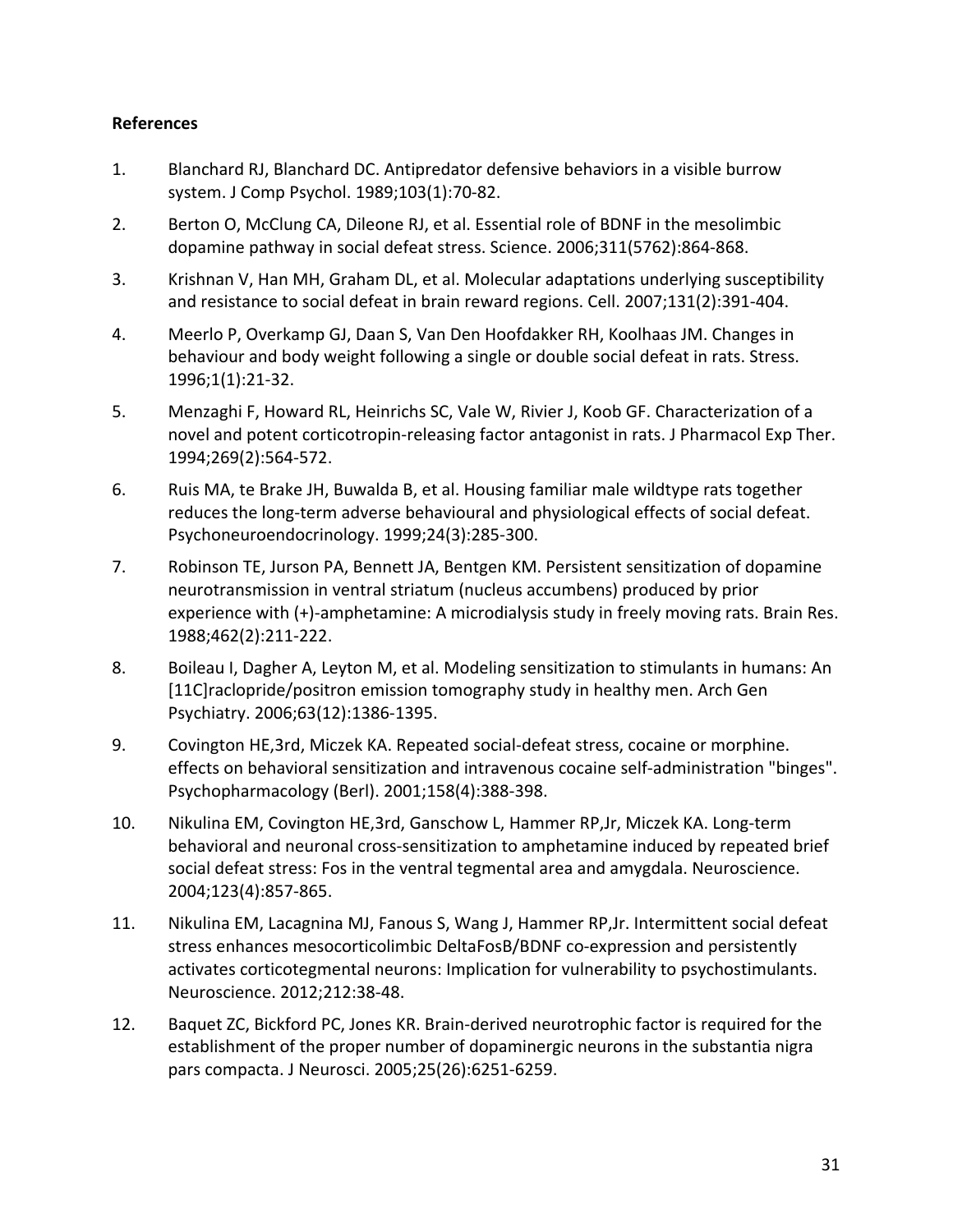- 13. Altar CA, Cai N, Bliven T, et al. Anterograde transport of brain‐derived neurotrophic factor and its role in the brain. Nature. 1997;389(6653):856‐860.
- 14. Fanous S, Hammer RP, Jr, Nikulina EM. Short- and long-term effects of intermittent social defeat stress on brain‐derived neurotrophic factor expression in mesocorticolimbic brain regions. Neuroscience. 2010;167(3):598‐607.
- 15. Fanous S, Terwilliger EF, Hammer RP,Jr, Nikulina EM. Viral depletion of VTA BDNF in rats modulates social behavior, consequences of intermittent social defeat stress, and long‐ term weight regulation. Neurosci Lett. 2011;502(3):192‐196.
- 16. Wang J, Fanous S, Terwilliger EF, Bass CE, Hammer RP,Jr, Nikulina EM. BDNF overexpression in the ventral tegmental area prolongs social defeat stress‐induced cross‐sensitization to amphetamine and increases DeltaFosB expression in mesocorticolimbic regions of rats. Neuropsychopharmacology. 2013;38(11):2286‐2296.
- 17. Graybiel AM, Moratalla R, Robertson HA. Amphetamine and cocaine induce drug‐ specific activation of the c-fos gene in striosome-matrix compartments and limbic subdivisions of the striatum. Proc Natl Acad Sci U S A. 1990;87(17):6912‐6916.
- 18. Young ST, Porrino LJ, Iadarola MJ. Cocaine induces striatal c‐fos‐immunoreactive proteins via dopaminergic D1 receptors. Proc Natl Acad Sci U S A. 1991;88(4):1291‐1295.
- 19. Hope B, Kosofsky B, Hyman SE, Nestler EJ. Regulation of immediate early gene expression and AP‐1 binding in the rat nucleus accumbens by chronic cocaine. Proc Natl Acad Sci U S A. 1992;89(13):5764‐5768.
- 20. Chen J, Kelz MB, Hope BT, Nakabeppu Y, Nestler EJ. Chronic fos-related antigens: Stable variants of deltaFosB induced in brain by chronic treatments. J Neurosci. 1997;17(13):4933‐4941.
- 21. Kelz MB, Chen J, Carlezon WA,Jr, et al. Expression of the transcription factor deltaFosB in the brain controls sensitivity to cocaine. Nature. 1999;401(6750):272‐276.
- 22. Alibhai IN, Green TA, Potashkin JA, Nestler EJ. Regulation of fosB and DeltafosB mRNA expression: In vivo and in vitro studies. Brain Res. 2007;1143:22‐33.
- 23. Cordeira JW, Frank L, Sena‐Esteves M, Pothos EN, Rios M. Brain‐derived neurotrophic factor regulates hedonic feeding by acting on the mesolimbic dopamine system. J Neurosci. 2010;30(7):2533‐2541.
- 24. Nikulina EM, Johnston CE, Wang J, Hammer RP,Jr. Neurotrophins in the ventral tegmental area: Role in social stress, mood disorders and drug abuse. Neuroscience. 2014;282C:122‐138.
- 25. Sinha R. Chronic stress, drug use, and vulnerability to addiction. Ann N Y Acad Sci. 2008;1141:105‐130.
- 26. Tornatzky W, Miczek KA. Alcohol, anxiolytics and social stress in rats. Psychopharmacology (Berl). 1995;121(1):135‐144.